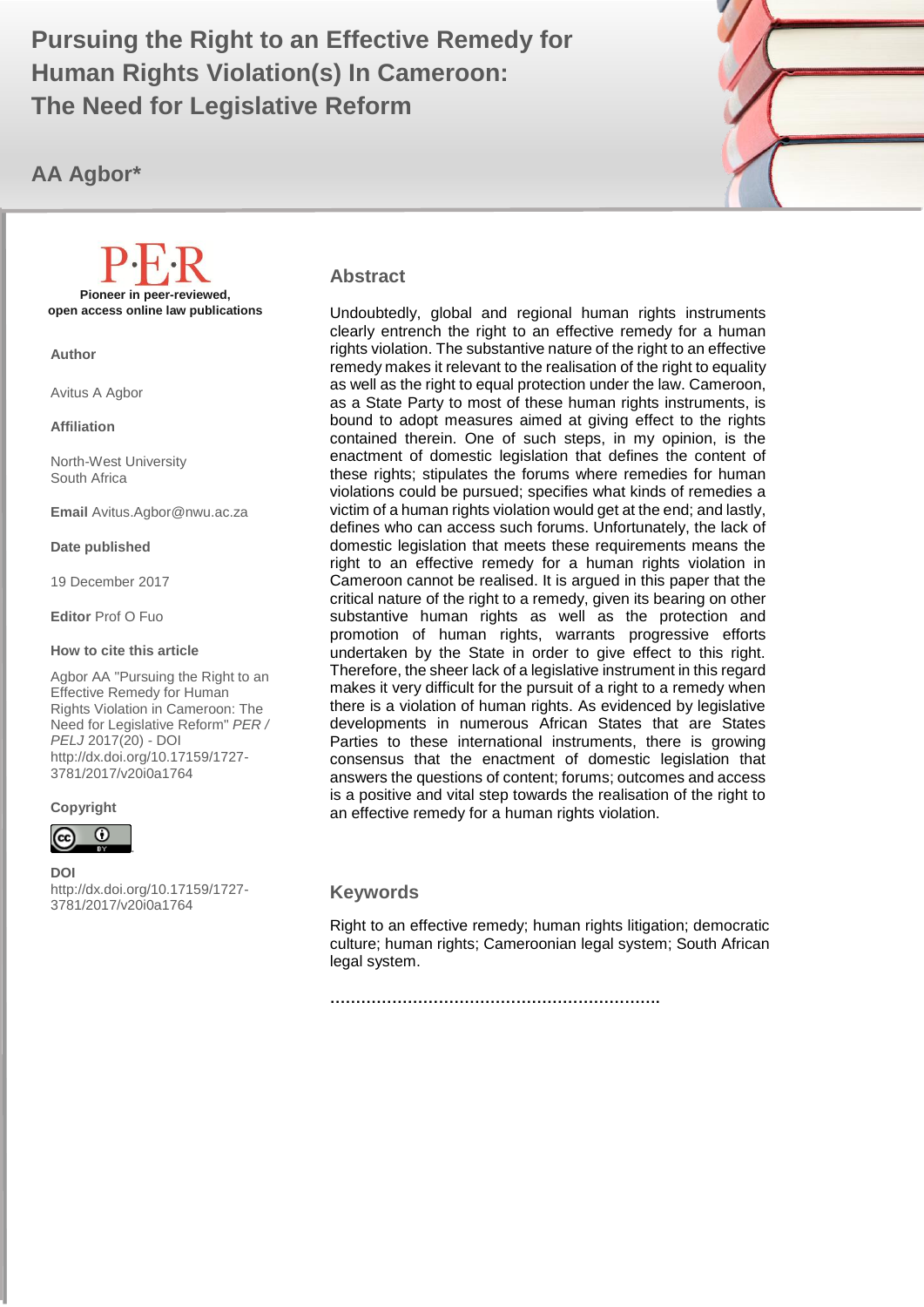## **1 Introduction**

Numerous international human rights instruments recognise the right to an effective remedy for a human rights violation.<sup>1</sup> In other words, a victim of a human rights violation is legally entitled to pursue and obtain an effective remedy. International human rights treaties provide a remedy, both substantive and procedural, for individuals suffering injury from unlawful conduct by State authorities. In addition to the right to an effective remedy for human rights violations, human rights treaties as well as some domestic constitutions, provide for specific provisions for compensation, as in the case of unlawful detention.<sup>2</sup> The *Rome Statute of the ICC* authorises the Court to determine any damage, loss or injury to victims and order reparations to them.<sup>3</sup>

Domestic legal systems are yet to cope with the substance of the right to an effective remedy arising from human rights violations. Their challenges are attributable to a poor culture of accountability; refusal by the State authorities to take responsibility; the absence of legislative instruments; the fact that the judiciary is under executive control; and the costs of accessing judicial institutions if such a decision is made. As such, even when violations of human rights occur on a massive scale, there is a tendency to overlook the rights and interests of the victims. Undoubtedly, the rights and interests of victims of human rights violations are key to state responsibility, official accountability and the interests of peace and justice. As Zegveld calls it, it

l \* Avitus A Agbor. LLB (Hons); LLM, PhD. Research Associate Professor, School of Postgraduate Studies and Research, Faculty of Law, North-West University, South Africa. Email: Avitus.Agbor@nwu.ac.za

<sup>&</sup>lt;sup>1</sup> Within the United Nations' human rights system, see, for example the following instruments: a 8 of the *Universal Declaration of Human Rights* (1948) (hereafter the UDHR); a 2(3)(a) of the *International Covenant on Civil and Political Rights* (1966) (hereafter the ICCPR); a 14(1) of the *Convention against Torture and Other Cruel, Inhuman or Degrading Treatment or Punishment* (1984) (hereafter CAT); a 39 of the *Convention on the Rights of the Child* (1989) (hereafter the CRC). Regional human rights instruments do also provide for the right to an effective remedy for human rights violations: a 13 of the *European Convention for the Protection of Human Rights and Fundamental Freedoms* (1950) (hereafter the *European Convention*); a 25(1) of the *Inter-American Convention on Human Rights* (1969) (hereafter the *American Convention*); a 7(1)(a) of the *African Charter on Human and Peoples' Rights* (1981) (hereafter the *Banjul Charter*); a 25 of the *United Nations Protocol to the African Charter on Human and Peoples' Rights on the Rights of Women* (2000) (hereafter *Maputo Protocol*).

<sup>2</sup> See, for example, a 14(5) of the *Constitution of Ghana*, 1992 where it is provided that a "person who is unlawfully arrested, restricted or detained by any other person shall be entitled to compensation from that other person".

<sup>3</sup> Article 75 of the *Rome Statute of the International Criminal Court* (1998) (hereafter *Rome Statute of the ICC*) ("Reparations to Victims").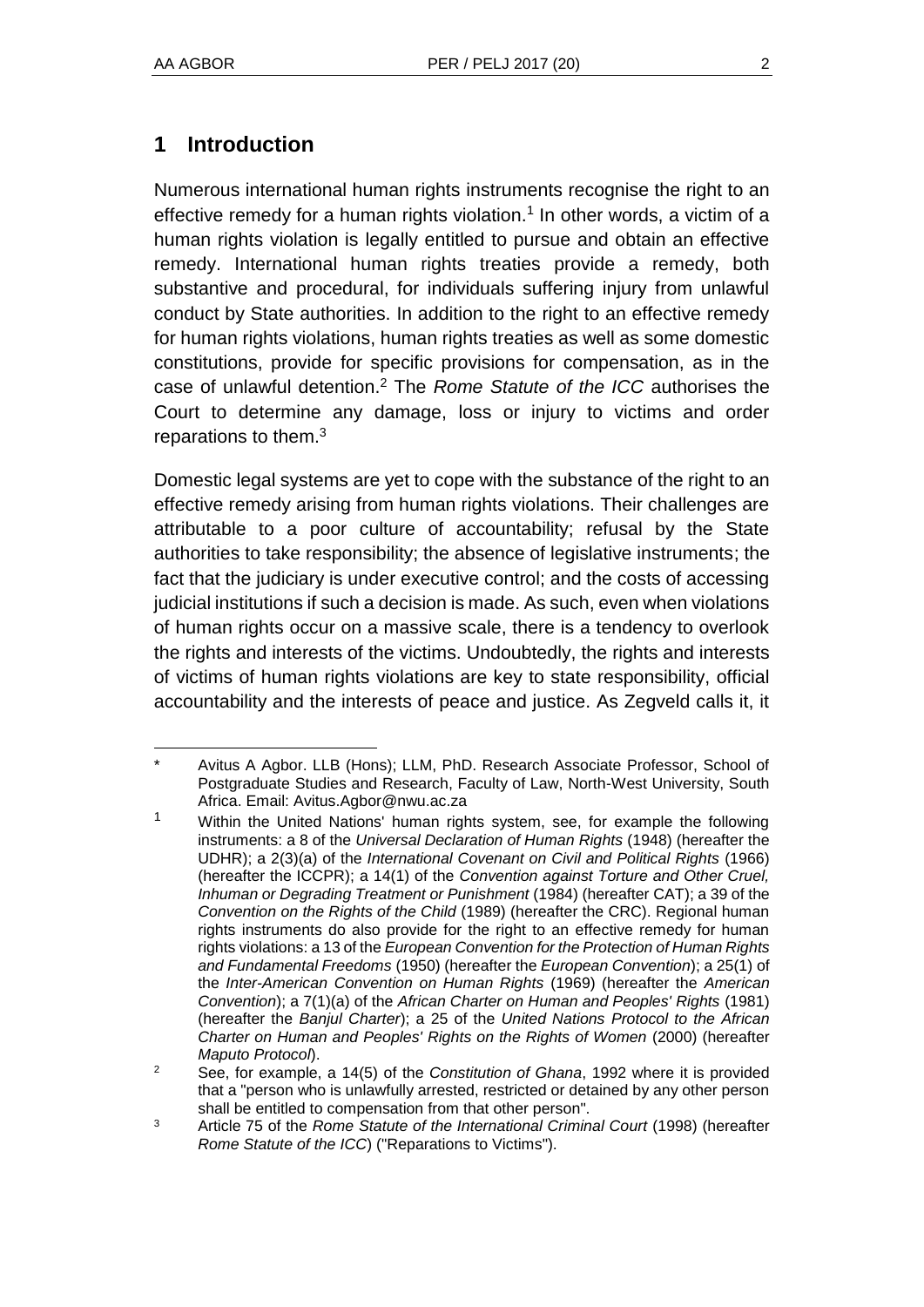constitutes "an imperative demand of justice".<sup>4</sup> If human rights instruments clearly stipulate the right to an effective remedy in cases of violations, then their relevance may become questionable if states' practices do not permit the realisation of this right in particular. One basic tenet of civilised legal systems is that victims of any unlawful act must have the capacity to enforce their rights before any national or international body. The absence of any such system that makes it possible for victims to exercise such a right debilitates the entire human rights system. As was pointed out by Lord Denning in the case of *Gouriet v Union of Post Office Workers*, "a right without a remedy is no right at all".<sup>5</sup>

The United Nations Commission on Human Rights gave recognition to the interests of victims of human rights violations by adopting the "*Basic Principles and Guidelines on the Right to a Remedy and Reparations for Victims of Violations of International Human Rights and Humanitarian Law*" (hereafter the *Basic Principles and Guidelines*).<sup>6</sup> The aim of this instrument is to provide victims of violations (of both human rights and international humanitarian law) with a right to a remedy.<sup>7</sup> As indicated in this document, the content of the right to a remedy for a human rights violation includes reparation for the harm suffered, $8$  access to justice, $9$  and access to factual information concerning the violations.<sup>10</sup> The document distinguishes the different kinds of reparation: restitution,<sup>11</sup> rehabilitation,<sup>12</sup> compensation,<sup>13</sup> satisfaction,<sup>14</sup> and guarantees of non-repetition.<sup>15</sup>

The pursuit of a right to an effective remedy for a violation of human rights constitutes what is known in international legal discourse as human rights litigation. The right to pursue an effective remedy for a human rights violation is of great significance for numerous reasons: first, it is a

<sup>4</sup> Zegveld 2003 *IRRC* 498.

<sup>5</sup> Lord Denning in *Gouriet v Union of Post Office Workers* [1978] AC 435 quoted by Zegveld above and Higgins "Role of Domestic Courts" 38 fn 3.

<sup>6</sup> *Basic Principles and Guidelines on the Right to a Remedy and Reparations for Victims of Violations of International Human Rights and Humanitarian Law* (2005) (hereinafter the *Basic Principles and Guidelines*).

<sup>7</sup> See generally the Preamble to the *Basic Principles and Guidelines*.

<sup>8</sup> Principle IX of the *Basic Principles and Guidelines*.

<sup>9</sup> Principle VIII of the *Basic Principles and Guidelines*.

<sup>10</sup> Principle X of the *Basic Principles and Guidelines*.

<sup>11</sup> Guideline 19 of the *Basic Principles and Guidelines*.

<sup>12</sup> Guideline 21 of the *Basic Principles and Guidelines*.

<sup>13</sup> Guideline 20 of the *Basic Principles and Guidelines*.

<sup>14</sup> Guideline 22 of the *Basic Principles and Guidelines*.

<sup>15</sup> Guideline 23 of the *Basic Principles and Guidelines*.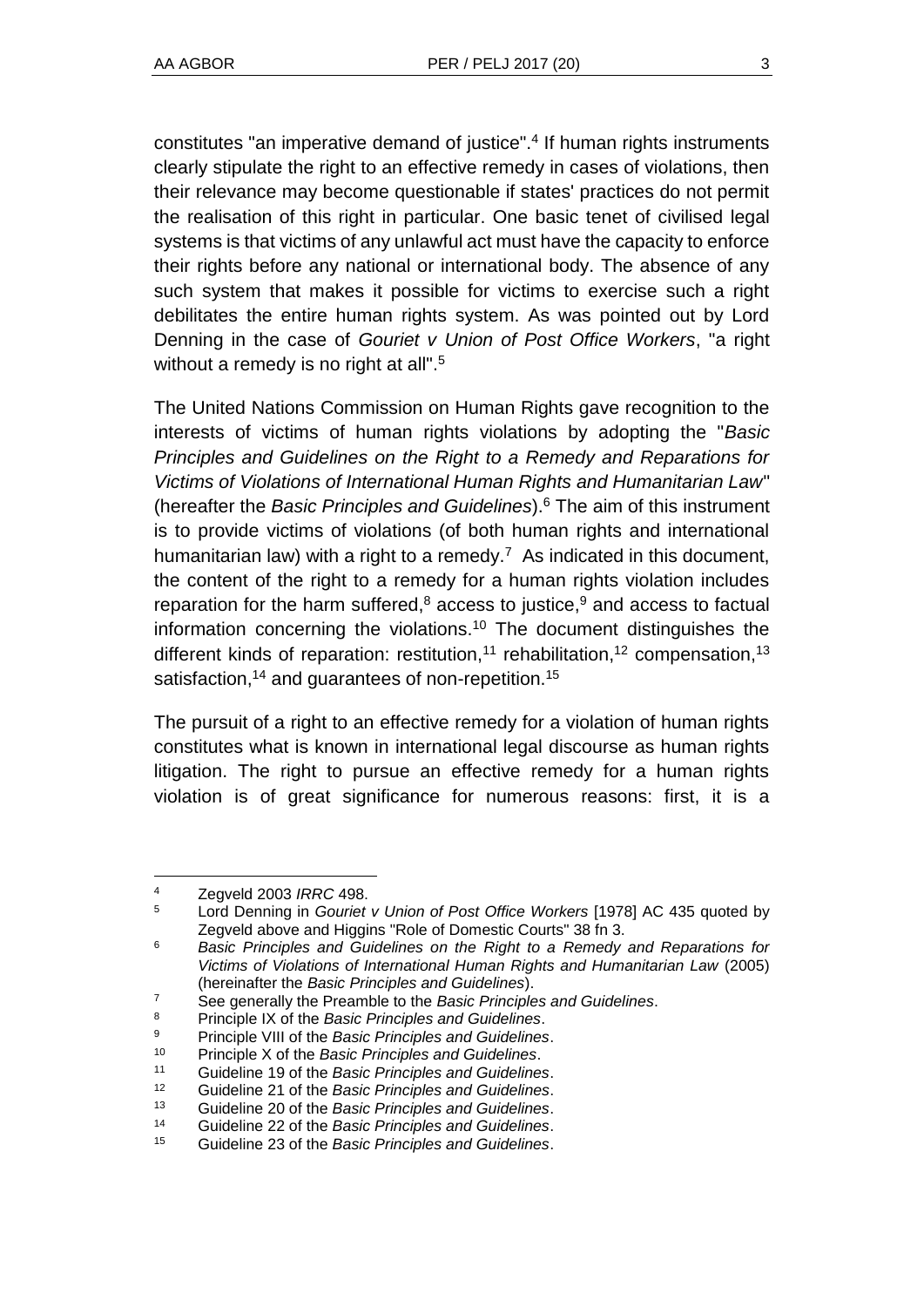substantive right like other rights contained in these instruments.<sup>16</sup> Therefore, as spelt out in these instruments, State Parties are required to adopt various measures (including legislative and judicial) aimed at achieving the respect, protection and promotion of the rights contained therein.<sup>17</sup> This entails, amongst other things, ensuring that a victim of a human rights violation can and should have his or her cause heard by an independent, impartial, and duly constituted court, tribunal or forum. Secondly, the right to seek redress for a human rights violation is key to the promotion and protection of human rights. In this regard, when systematic challenges make it difficult, if not impossible, for a victim of a human rights violation to seek redress in a competent forum, this becomes a worrying issue as it arouses suspicion that such a victim is not given equal recognition by the law. Neither is such a victim granted equal protection by the law. Thirdly, the right to an effective remedy has a direct bearing on every other substantive human right. This relationship is founded on the fact that these instruments recognise that every victim whose rights have been violated is legally entitled to an effective remedy by the competent national tribunals.<sup>18</sup> In short, the justiciability of any human rights violation is directly related to the right to an effective remedy. The absence of the right to an effective remedy negates the possibility of litigating any violation of human rights. Fourthly, the uniqueness of the right to an effective remedy for a human rights violation has an important bearing on three other substantive rights: the right to recognition everywhere as a person before the law; the right to equality before the law; and the right to equal protection of the law.<sup>19</sup> Lastly, as discussed below, the right to an effective remedy for a human rights violation, unfortunately, is a secondary right: in other words, a violation of a human right must occur before the right to a remedy can be exercised.

l <sup>16</sup> Article 8 of the UDHR; a  $2(3)(a)$  of the ICCPR; a 6 of the CERD; a 14(1) of the CAT; a 39 of the CRC; a 13 of the *European Convention*; a 25 of the *American Convention*; a 7(1)(a) of the *Banjul Charter*; a 25 of the *Protocol to the Banjul Charter*.

<sup>&</sup>lt;sup>17</sup> See, for example, a 2(2) of the ICCPR obliging States Parties to "take the necessary steps, in accordance with its constitutional processes and with the provisions of the present Covenant [the ICCPR], to adopt such laws or other measures as may be necessary to give effect to the rights recognized in the present Covenant [ICCPR]"; and a 1 of the *Banjul Charter,* which obliges parties to the said Charter to give recognition to the rights, duties and freedoms enshrined in the Charter as well as to undertake to adopt legislative or other measures to give effect to them.

<sup>&</sup>lt;sup>18</sup> Article 8 of the UDHR; a  $2(3)(a)$  of the ICCPR; a 6 of the CERD; a 14(1) of the CAT; a 39 of the CRC; a 13 of the *European Convention*; a 25 of the *American Convention*; a 7(1)(a) of the *Banjul Charter*; a 25 of the *Protocol to the Banjul Charter*.

<sup>19</sup> See arts 6 and 7 of the UDHR; arts 2(1), 3 and 16, respectively, of the ICCPR; and arts 3(1) and (2) of the *Banjul Charter*.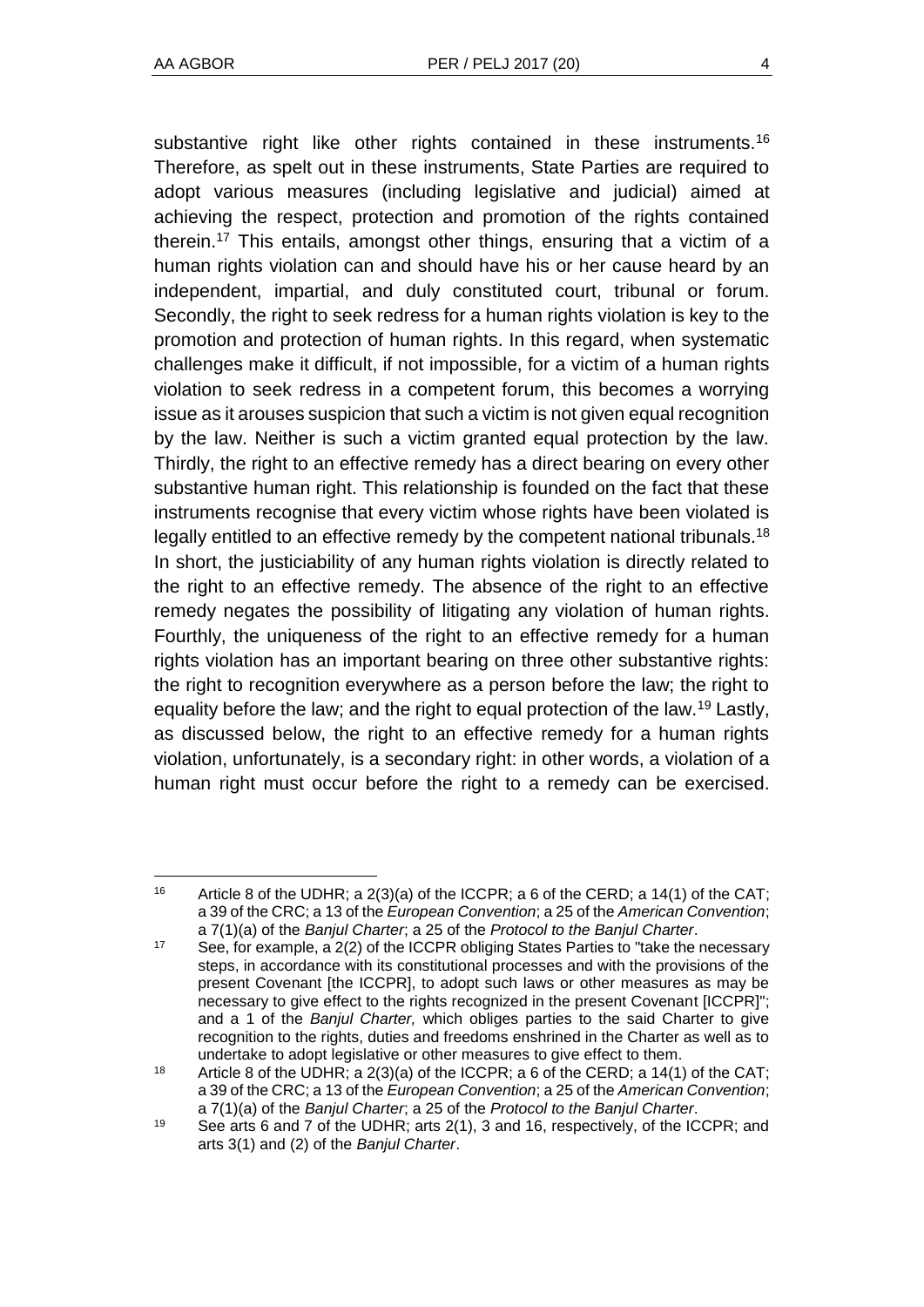$\overline{a}$ 

There is no effective right to a remedy if a human rights violation has not occurred.

Unfortunately, and obviously, some States Parties to most of these international human rights instruments have not been able to fulfil their obligations, which, amongst other things, include the adoption of numerous measures aimed at giving effect to the rights contained therein. In other words, the substantive human rights contained in these human rights instruments as well as the obligations imposed on States Party thereto exist in ink only. Put in a practical and comparative perspective, there is a great deal of disparity in terms of how States Parties have adopted legislation and developed their judicial organs, which constitute key elements in the realisation of the right to an effective remedy for a human rights violation. In this light, Cameroon stands out as a glaring example of a State Party that has exhibited a stubborn refusal to adopt domestic measures that would give effect to the right to an effective remedy for human rights violation. The 1996 *Constitution* recognises some fundamental principles related to human rights and freedom, and articulates the State's commitment to the *Universal Declaration of Human Rights* and the *African Charter on Human and Peoples' Rights*. However, conspicuous flaws in this national instrument include the absence of any substantive definition of any right, the failure to articulate the right to an effective remedy, and the absence of a specified forum where victims of human rights violation could pursue a remedy. Added to these factors is the absence of specifications of who could access such a forum and what remedies such persons could expect when pursuing the right to a remedy.<sup>20</sup> Undeniably, these factors, taken together, suggest that Cameroon is a legal black hole in the context of human rights litigation. This situation is further compounded by the unwillingness of the judiciary to construe constitutional provisions informed by human rights values and norms in order to hold perpetrators accountable.<sup>21</sup> This has been a persistent attitude despite the fact that the *Constitution* makes provision for the direct applicability of ratified international instruments (including human

<sup>20</sup> For a better understanding of this, see the 1996 *Constitution of Cameroon* (hereafter the Cameroon *Constitution*); specifically the Preamble to the *Constitution,* where a few principles and socio-economic and political rights are spelled out.

<sup>21</sup> The case of *The People v Nya Henry* (2005) AFHLR 101 (CaFI 2001) marked a change, given the boldness of the trial magistrate before whose eyes flagrant violations had been committed by an overtly arbitrary executive acting in defiance of a court order. The Legal Department (prosecutor) refused to release the detained suspects on bail even though their release had been ordered by the Court. To the Presiding Magistrate, this constituted not only a violation of the suspects' right to be presumed innocent until proved guilty but also an outright disregard of the separation of powers and independence of the judiciary with the executive branch exuding its overbearing attitude towards the judiciary.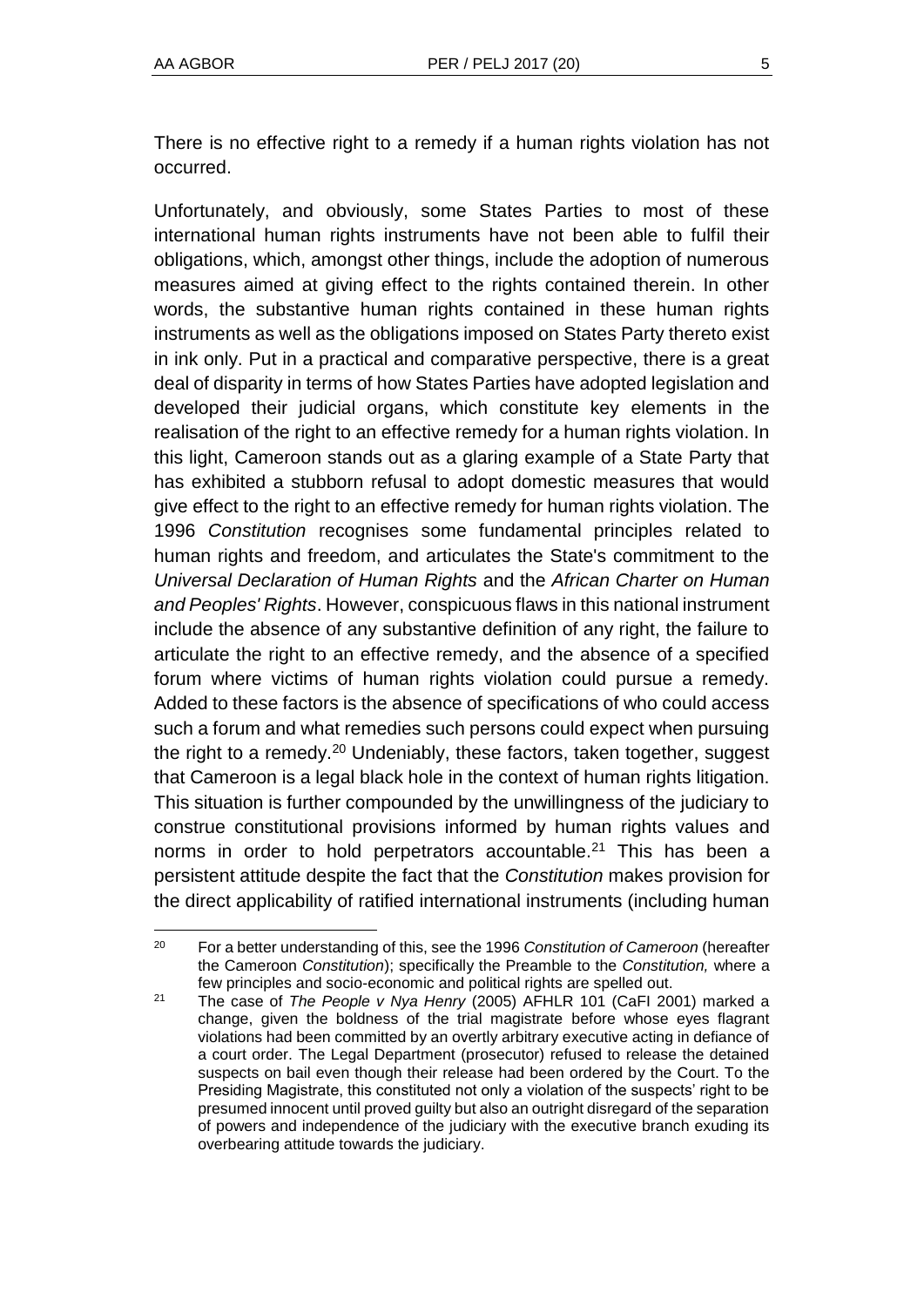rights) in the country's legal system, with a superior status over domestic legislation.<sup>22</sup> It is argued that the fact that no piece of domestic legislation stipulates the content of human rights, defines the forums that have the competence to adjudicate human rights violations, the norms that ought to be factored into such an exercise as well as access to such forums, and what remedies to expect when pursuing such a remedy militate against the pursuit of human rights litigation in Cameroon. Fortunately, numerous African States have adopted measures aimed at giving effect to the right to an effective remedy in national instruments.<sup>23</sup> As seen below, the national constitutions of some of these States stipulate, amongst other things, the substantive content of human rights, including the right to an effective remedy.<sup>24</sup> In addition, in order to promote and protect the rights contained therein, specific provisions are in place regarding what forums are mandated to adjudicate human rights violations,<sup>25</sup> how such forums should construe the rights contained therein,<sup>26</sup> who can access such forums, $27$  and what remedies to expect when accessing such forums for human rights violations.<sup>28</sup> It is argued that such legal systems, especially the South African, could serve as prototypes to Cameroon, so that the right to an effective remedy exists not only in ink but is respected; promoted; and protected.

This paper examines the right to an effective remedy for violations of human rights in Cameroon. In doing so, it assesses the relevant legislative instruments and institutional mechanisms in order to find out if recognition is given to the right to an effective remedy for human rights violations, the extent to which this right is enforced, the challenges faced by victims in the exercise of this right, and what could be done to enhance the realisation of this right. Based on a perusal of the *Constitution of Cameroon* and the law regulating legal aid, it is argued that the 1996 *Constitution* does not specifically address the issue of the right to an effective remedy. Rather, it outlines a set of fundamental principles while articulating its affirmation of

l <sup>22</sup> See a 45 of the 1996 *Constitution of Cameroon*.

<sup>23</sup> See, for example, the *Constitution of the Republic of South Africa*, 1996; the 2010 *Constitution of Kenya*; the 2010 *Constitution of Tanzania* and the 1992 *Constitution of Ghana*.

<sup>24</sup> See, for example, a 30(3)-(4) of the 2010 *Constitution of Tanzania*, and a 22(1) of the 2010 *Constitution of Kenya*.

<sup>25</sup> See, for example, a 33(1) of the *Constitution of Ghana*, and a 23(1) of the *Constitution of Kenya*.

<sup>26</sup> See, for example, s 39(1) of the *South African Constitution*, and a 20(2) of the *Constitution of Kenya*.

<sup>27</sup> See, for example, s 38 of the *South African Constitution*, and a 22(2) of the *Constitution of Kenya*.

<sup>28</sup> See, for example, a 23(3) of the *Constitution of Kenya*.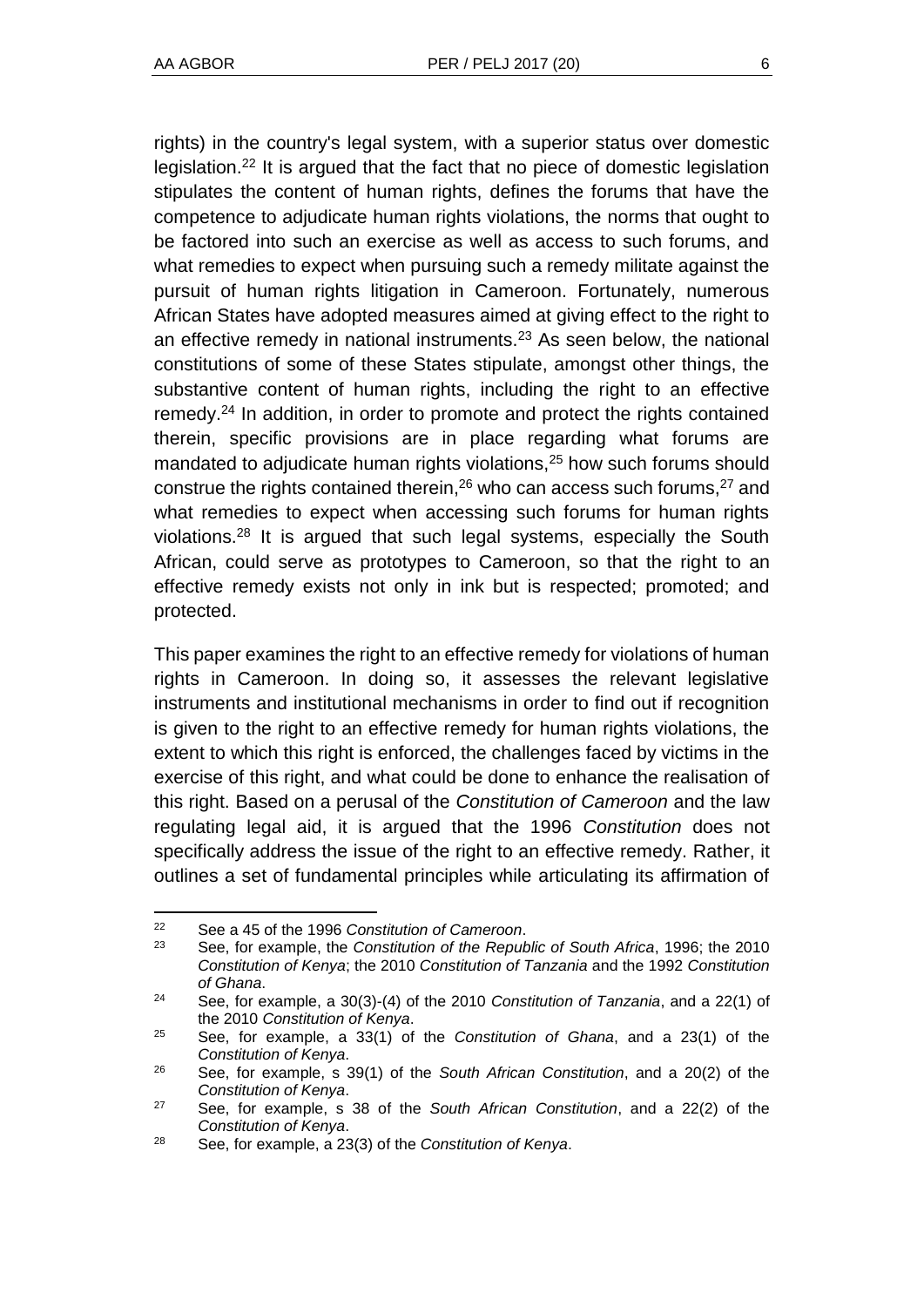the contents of the UDHR and the *Banjul Charter*. These two instruments stipulate the right to an effective remedy for human rights violations.<sup>29</sup> In effect, Cameroon indirectly recognises the right to an effective remedy for human rights violations. Secondly, the recognition of this right within Cameroon's legal system is derived from the direct importation and application of duly ratified international agreements which are not only law in Cameroon but also have a status superior to that of national legislation.<sup>30</sup> Secondly, it will be argued that despite the recognition of the right to an effective remedy, significant systemic challenges in the legal system make it difficult to pursue. These challenges include the absence of an independent judiciary and the rule of law, the dearth of national forums or tribunals mandated to adjudicate on human rights violations, and the absence of a national legislation that defines the substantive content of rights easily digestible by legal practitioners. Added to these challenges is the culture of impunity, as the State evinces an unwillingness to hold its officials accountable for human rights violations. These challenges adversely impact on the right to an effective remedy, making it difficult for victims of human rights violations to pursue and succeed in realising their right to a remedy.

This paper begins with a delineation of what constitutes the right to an effective remedy for a human rights violation in international law. It then looks at the requirements for the right to an effective remedy. In other words, what must be in place for the right to an effective remedy to be realised? Thirdly, the paper scans through the 1996 *Constitution of Cameroon*, highlighting its glaring shortcomings and how they impact on the right to an effective remedy in Cameroon. Lastly, the paper looks at the legislative landscape of South Africa, because it is a contemporary African democracy that has transformed itself from being a racist society to a constitutional democracy built on the pillars of respect for human rights, the separation of powers, and the rule of law. As already said, some African States have made commendable strides in this regard, which are mentioned below. The purpose of this is to show how specific legislative instruments meet the necessary requirements for the pursuit of the right to an effective remedy for a human rights violation.

<sup>29</sup> Article 8 of the UDHR; a 7(1)(a) of the *Banjul Charter*.

<sup>30</sup> Article 45 of the *Constitution of Cameroon*.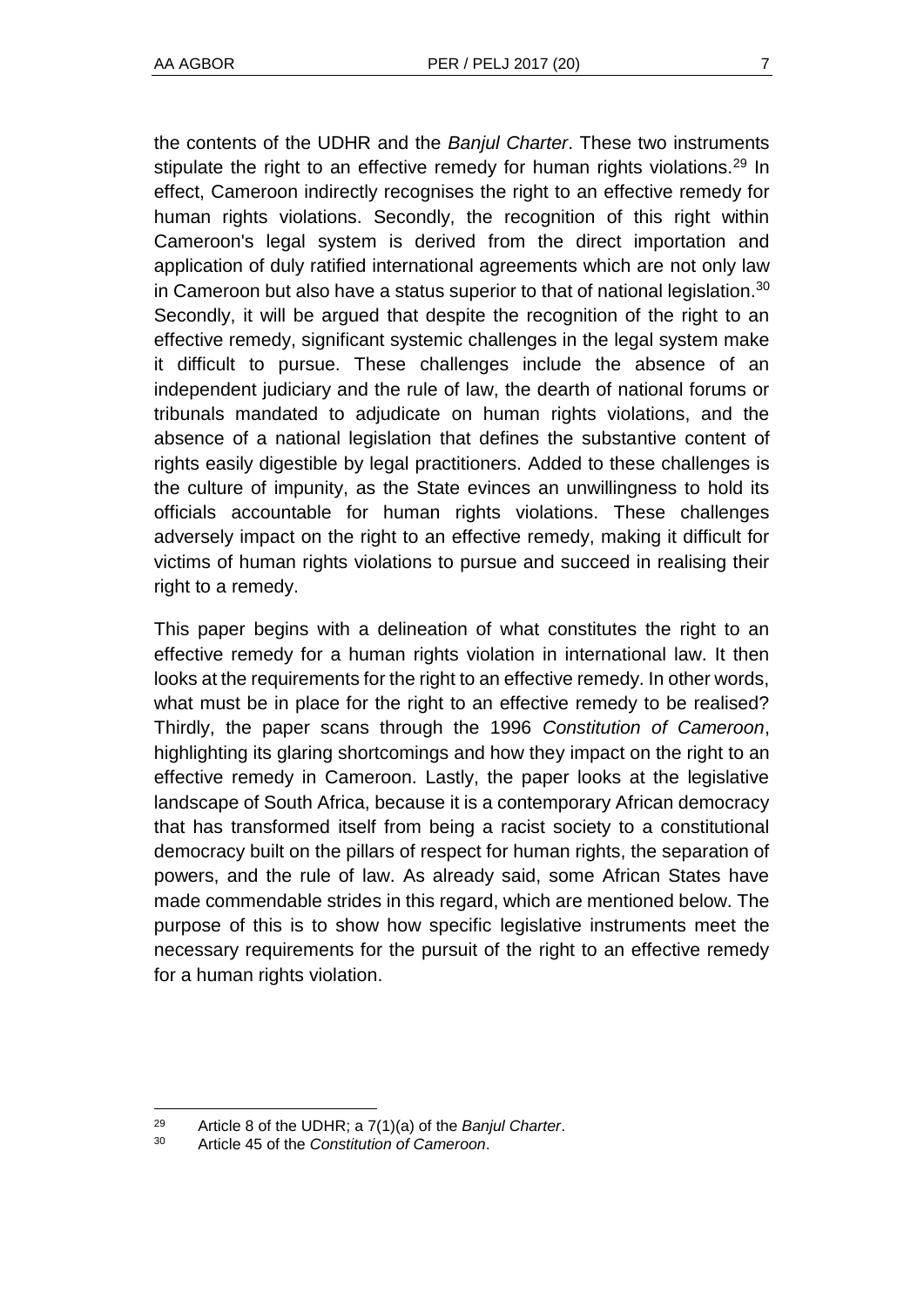l

## **2 The content and meaning of the right to an effective remedy for human rights violations**

Amongst the other substantive rights contained in international human rights instruments is the right to an effective remedy for the victim of a human rights violation. Couched in legal parlance as human rights litigation, roughly construed this would mean that a person who has suffered a human rights violation (direct or indirect, as explained below) is legally entitled to an effective remedy for that violation. Granting recognition to a victim's right to an effective remedy means that such a victim is given equal status before the law (the right to equality) and is accorded equal protection under the law.

The right to an effective remedy for a human rights violation is provided for in numerous international human rights instruments, both at universal and regional levels. At the universal level, the right to an effective remedy is provided for in the UDHR,  $31$  the ICCPR,  $32$  the CERD,  $33$  the CAT,  $34$  and the CRC.<sup>35</sup> Even the *Rome Statute of the ICC* speaks of victims' rights to

<sup>33</sup> Article 6 of the CERD.

<sup>&</sup>lt;sup>31</sup> Article 10 of the UDHR stipulates the right to an effective remedy for a human rights violation in the following words: "Everyone is entitled in full equality to a fair and public hearing by an independent and impartial tribunal, in the determination of his rights and obligations and of any criminal charge against him."

 $32$  The right to an effective remedy is clearly stipulated in a 2(3)(a)-(c) of the ICCPR as follows: "Each State Party to the present Covenant undertakes: (a) to ensure that any person whose rights or freedoms as herein recognized are violated shall have an effective remedy, notwithstanding that the violation has been committed by persons acting in an official capacity; (b) to ensure that any person claiming such a remedy shall have his right thereto determined by competent judicial, administrative or legislative authorities, or by any other competent authority provided for by the legal system of the State, and to develop the possibilities of judicial remedy; (c) to ensure that the competent authorities shall enforce such remedies when granted." Like other rights contained in the ICCPR, every State Party to this instrument is obliged to ensure that all individuals within its territory and subject to its jurisdiction have their civil and political rights respected, including the right to effective remedy provided for in a 2(3) of the ICCPR. In addition, State Parties are obliged in accordance with their constitutional processes to take the necessary steps, including but not limited to the adoption of laws and establishment of institutions aimed at giving effect to the rights recognised in the ICCPR.

 $34$  The CAT provides for the right to an effective remedy for victims of torture in a 14(1) as follows: "Each State Party shall ensure in its legal system that the victim of an act of torture obtains redress and has an enforceable right to fair and adequate compensation, including the means for as full rehabilitation as possible. In the event of the death of the victim as a result of an act of torture, his dependants shall be entitled to compensation."

<sup>35</sup> Article 39 of the CRC.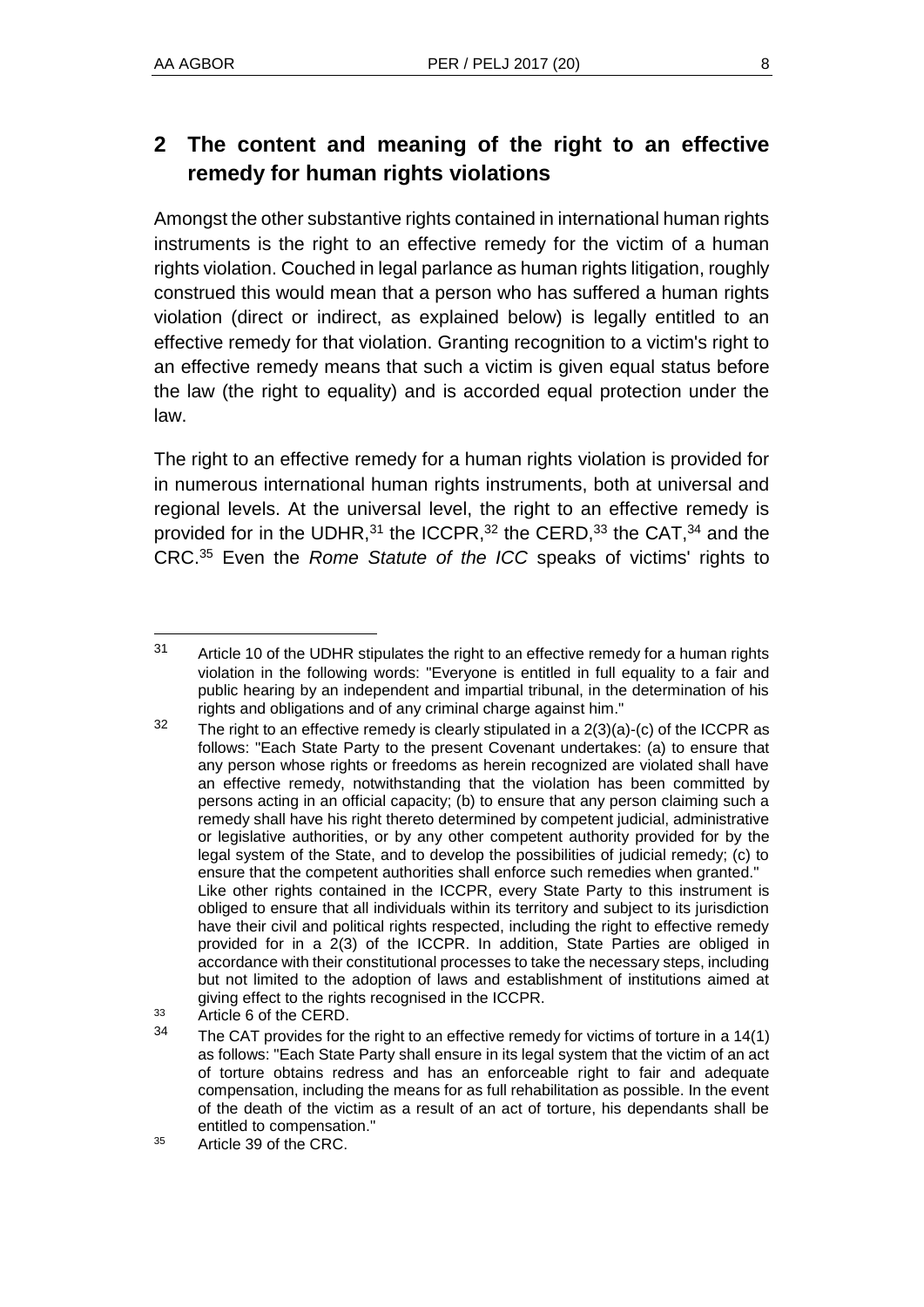reparations,  $36$  urging the Court to make orders thereto.  $37$  At regional level, this right is stipulated in the *American Convention*, <sup>38</sup> the *European Convention*, <sup>39</sup> and the *Banjul Charter*; <sup>40</sup> as well as the *Maputo Protocol* thereto.<sup>41</sup>

2. The States Parties undertake:

b. to develop the possibilities of judicial remedy; and

c. to ensure that the competent authorities shall enforce such remedies when granted."

<sup>39</sup> Article 13 of the *European Convention* stipulates the right to an effective remedy in the following words: "Everyone whose rights and freedoms as set forth in this Convention are violated shall have an effective remedy before a national authority notwithstanding that the violation has been committed by persons acting in an official capacity."

Evidently, even the *European Convention* recognises the right to an effective remedy where there is a violation of human rights. A 13 of the *European Convention* makes irrelevant the fact that the violation was committed by a person or group of persons acting in an official capacity.

<sup>40</sup> The right to an effective remedy is stipulated in a 7(1)(a) of the *Banjul Charter* as follows: "Every individual shall have the right to have his cause heard. This comprises: (a) the right to an appeal to competent national organs against acts violating his fundamental rights as recognized and guaranteed by conventions, laws, regulations and customs in force."

The *Banjul Charter* makes mention of acts that violate the fundamental rights as "recognized and guaranteed by conventions, laws, regulations and customs in force". Per the letter of a 7(1)(a) of the *Banjul Charter*, the right to have a cause heard must not emanate from a violation of the *Banjul Charter* only. Any violation of any fundamental rights recognised and guaranteed by any instrument (whether convention, law, regulation or custom) will suffice.

<sup>41</sup> The *Maputo Protocol* provides for the right to an effective remedy for any violation of a human right in a 25.

l <sup>36</sup> Article 75 of the *Rome Statute of the ICC*.

<sup>37</sup> See generally a 75(1)-(5) of the *Rome Statute of the ICC*.

The right to an effective remedy for a human rights violation is captioned "Right to Judicial Protection" in the *American Convention*:

<sup>&</sup>quot;Article 25. Right to Judicial Protection

<sup>1.</sup> Everyone has the right to simple and prompt recourse, or any other effective recourse, to a competent court or tribunal for protection against acts that violate his fundamental rights recognized by the constitution or laws of the state concerned or by this Convention, even though such violation may have been committed by persons acting in the course of their official duties.

a. to ensure that any person claiming such remedy shall have his rights determined by the competent authority provided for by the legal system of the state;

The wording of a 25 of the *American Convention* bears some similarity with the wording of a 2(3) of the ICCPR. However, it stretches a little bit further: it guarantees the right to an effective judicial remedy to an individual whose fundamental rights have been violated not only under the *American Convention* but even under a domestic constitution. The case of *Mayagna (Sumo) Awas Tingni Community v Nicaragua* illustrates how the Inter-American Court of Human Rights interprets the requirement of an effective remedy as used in a 25 of the *American Convention*: the *Mayagna (Sumo) Awas Tingni Community v Nicaragua* (hereafter the *Mayagna (Sumo) Awas Tingni Community* Case), Judgment, August 31, 2001, Inter-Am Ct HR, (Ser C) No 79 (2001) paras 104-139.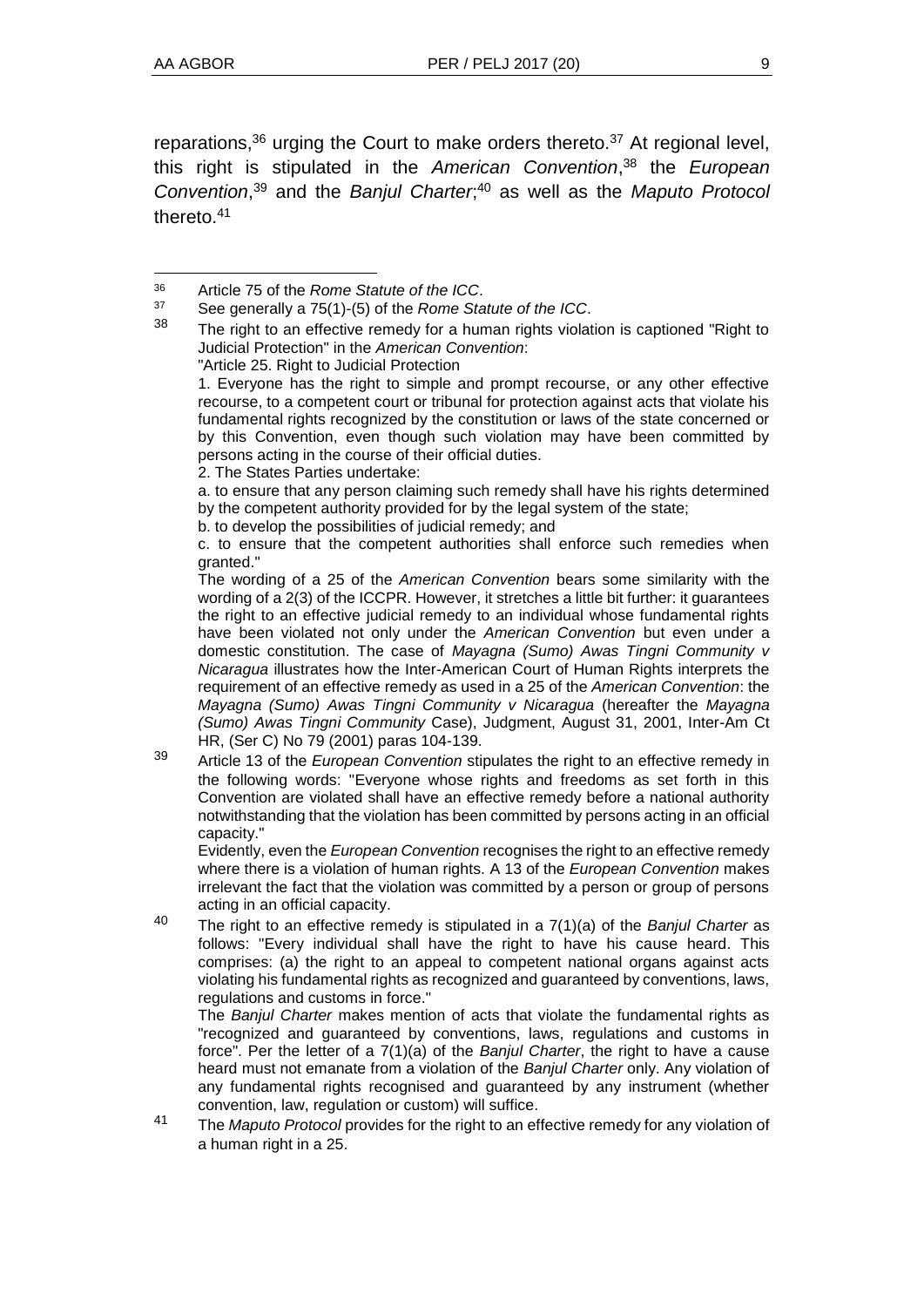## *2.1 The nature of the right to an effective remedy*

The right to an effective remedy for a human rights violation is by its very nature a secondary right. In other words, a human rights violation must occur before this right can be exercised. As a secondary right, it therefore depends on the existence of a violation (which could be past, present/continuous or threatened). The right to an effective remedy cannot be exercised if there is no actual violation (past, present or threatened). The right is related to the occurrence of violations. It therefore becomes bifurcated. First there must be a violation, which translates or transforms into the notion of a victim (defined below); and second, that violation gives rise to the pursuit of a remedy. This right can be triggered only after a human rights violation has been committed. As stated by Zegveld, the right to a remedy is a "secondary right, deriving from a primary substantive right that has been breached".<sup>42</sup> Therefore, if there is no primary right, then there can be no secondary right. In practical terms, unless an individual's right to education, healthcare or housing has been violated, such an individual cannot seek or exercise his right to an effective remedy. The right to an effective remedy can arise if and only if a substantive right has been violated.

Secondly, the qualification that the right to an effective remedy exists only for a human rights violation also suggests that someone must have been, or will be, victimised. It therefore introduces the notion of a victim of a human rights violation. The substance of the right to an effective remedy presupposes that there is a victim whose primary right s (in other words, other rights) have been violated. The question that arises is this: who is considered a victim as contemplated in human rights instruments? As victims of human rights violations make up the focal point of the right to an effective remedy, it becomes imperative to delineate the concept or notion of victims used within this context. A victim of a human rights violation could be defined as someone who suffers because he or she is affected by a human rights violation. The violation in question includes but is not limited to an act of the State that infringes, without valid legal justification, on the right of the individual in question. The concept of victims may be construed to mean a single individual, a group of individuals, a segment of the population, a large community, or even an entire population that has been made to suffer because of a human rights violation. Even though this definition may seem broad and simplistic, the UN Principles assist us in understanding the concept of a victim by providing a straightforward

l <sup>42</sup> Zegveld 2003 *IRRC* 503.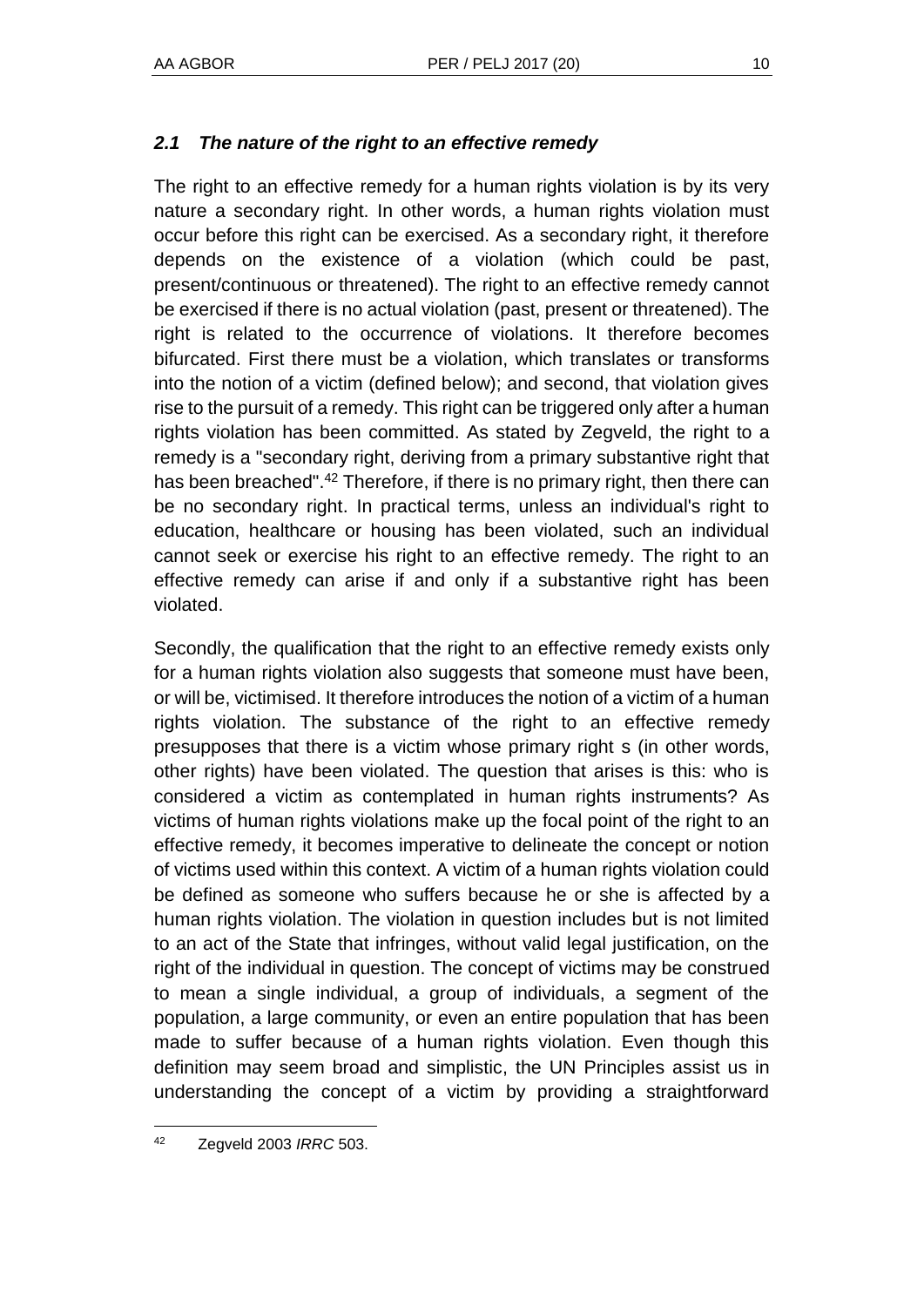definition: victims are "persons who individually or collectively suffered harm, including physical or mental injury, emotional suffering, economic loss or substantial impairment of their fundamental rights, through acts or omissions that constitute gross violations of international human rights law or serious violations of international humanitarian law".

The term "victim" is also construed in a much broader sense to include "the immediate family or dependants of the direct victim and persons who have suffered harm in intervening to assist victims in distress or to prevent victimisation".<sup>43</sup>

As stipulated in the Resolution, a person shall be considered a victim irrespective of whether the perpetrator of the act or omission constituting a violation has been identified, apprehended, prosecuted, or convicted as well as regardless of any relationship the perpetrator may have with the victim.<sup>44</sup>

## *2.2 The meaning of an "effective remedy"*

The reticence of these instruments in defining or characterizing what constitutes a remedy for violations of human rights warrants an exploration of the literature on this in order to develop a proper grasp of what it is. In this regard, the Human Rights Committee's (hereafter HRC) General Comments and the UN Basic Guidelines are invaluable.

To begin with, the HRC has spelt out what constitutes the right to an effective remedy as stipulated in article 2(3)(a)-(c) of the ICCPR. According to the HRC, article 2(3)(a)-(c) of the ICCPR

… makes it clear that victims of violations of human rights are entitled to an effective remedy. The exercise of this right to an effective remedy must be determined by competent judicial, administrative or legislative authorities. In the absence of these, such a determination can be made by any other competent authority put in place by the State's legal system. States in such a category are urged to 'develop the possibilities of judicial remedy'. Lastly, where such an effective remedy is secured, the State is obliged to ensure that competent authorities enforce such remedies.

Elaborating on the substantive content of the right to an effective remedy as stipulated in the ICCPR, the HRC has construed this as follows:

Article 2, paragraph 3, requires that in addition to effective protection of Covenant rights States Parties must ensure that individuals also have accessible and effective remedies to vindicate those rights. Such remedies should be appropriately adapted so as to take account of the special

<sup>43</sup> Principle V, Guideline 8 of the *Basic Principles and Guidelines*.

<sup>44</sup> Principle V, Guideline 9 of the *Basic Principles and Guidelines*.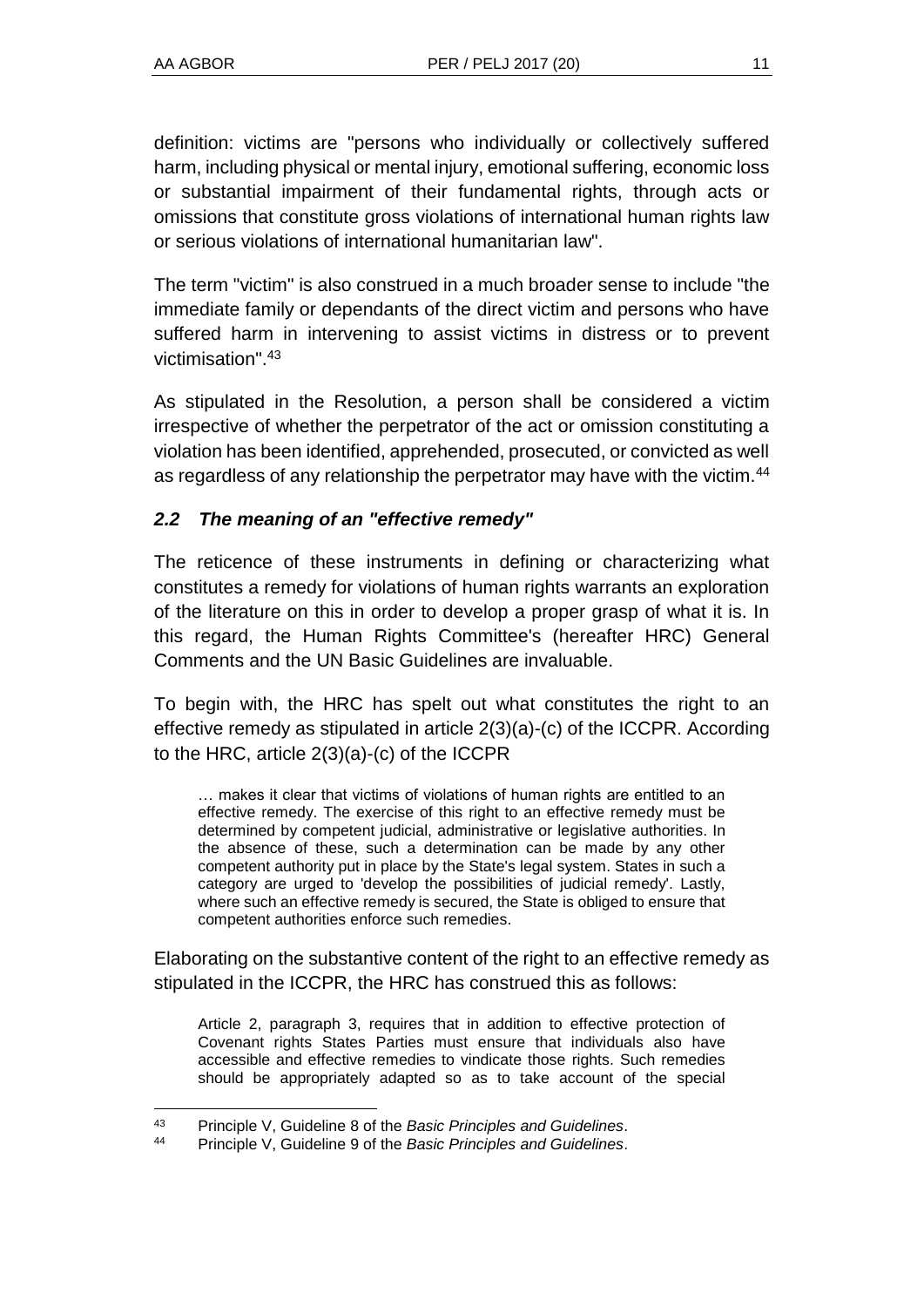vulnerability of certain categories of person, including in particular children. The Committee attaches importance to States Parties' establishing appropriate judicial and administrative mechanisms for addressing claims of rights violations under domestic law. The Committee notes that the enjoyment of the rights recognized under the Covenant can be effectively assured by the judiciary in many different ways, including direct applicability of the Covenant, application of comparable constitutional or other provisions of law, or the interpretive effect of the Covenant in the application of national law. Administrative mechanisms are particularly required to give effect to the general obligation to investigate allegations of violations promptly, thoroughly and effectively through independent and impartial bodies. National human rights institutions, endowed with appropriate powers, can contribute to this end. A failure by a State Party to investigate allegations of violations could in and of itself give rise to a separate breach of the Covenant. Cessation of an ongoing violation is an essential element of the right to an effective remedy. …Article 2, paragraph 3, requires that States Parties make reparation to individuals whose Covenant rights have been violated. Without reparation to individuals whose Covenant rights have been violated, the obligation to provide an effective remedy, which is central to the efficacy of article 2, paragraph 3, is not discharged. In addition to the explicit reparation required by articles 9, paragraph 5, and 14, paragraph 6, the Committee considers that the Covenant generally entails appropriate compensation. The Committee notes that, where appropriate, reparation can involve restitution, rehabilitation and measures of satisfaction, such as public apologies, public memorials, guarantees of non-repetition and changes in relevant laws and practices, as

well as bringing to justice the perpetrators of human rights violations.<sup>45</sup>

The *Basic Principles and Guidelines* offers some specifics on the right to an effective remedy in the fields of international human rights law and international humanitarian law. Since this discussion takes place within the context of violations of human rights, specific references will be made to this issue only, leaving out the dimension of international humanitarian law. As spelled out, some of its aims are to "identify mechanisms, modalities, procedures and methods for the implementation of existing legal obligations under international human rights law and international humanitarian law…."<sup>46</sup> Outlining the scope of obligations contained in the Basic Principles and Guidelines, mention is made of the "obligation to respect, ensure respect for and implement international human rights law and IHL as provided for under the respective bodies of law". This includes, amongst other things, the duty to "provide those who claim to be victims of a human rights or humanitarian law violation with equal and effective access to justice…irrespective of who may ultimately be the bearer of responsibility for the violation; and provide effective remedies to victims, including reparation…."<sup>47</sup>

<sup>45</sup> *United Nations Human Rights Committee Nature of the General Legal Obligation on States Parties to the Covenant* (2004).

<sup>46</sup> Preamble to the *Basic Principles and Guidelines*.

<sup>47</sup> Principle I, Guideline 1, *Basic Principles and Guidelines*.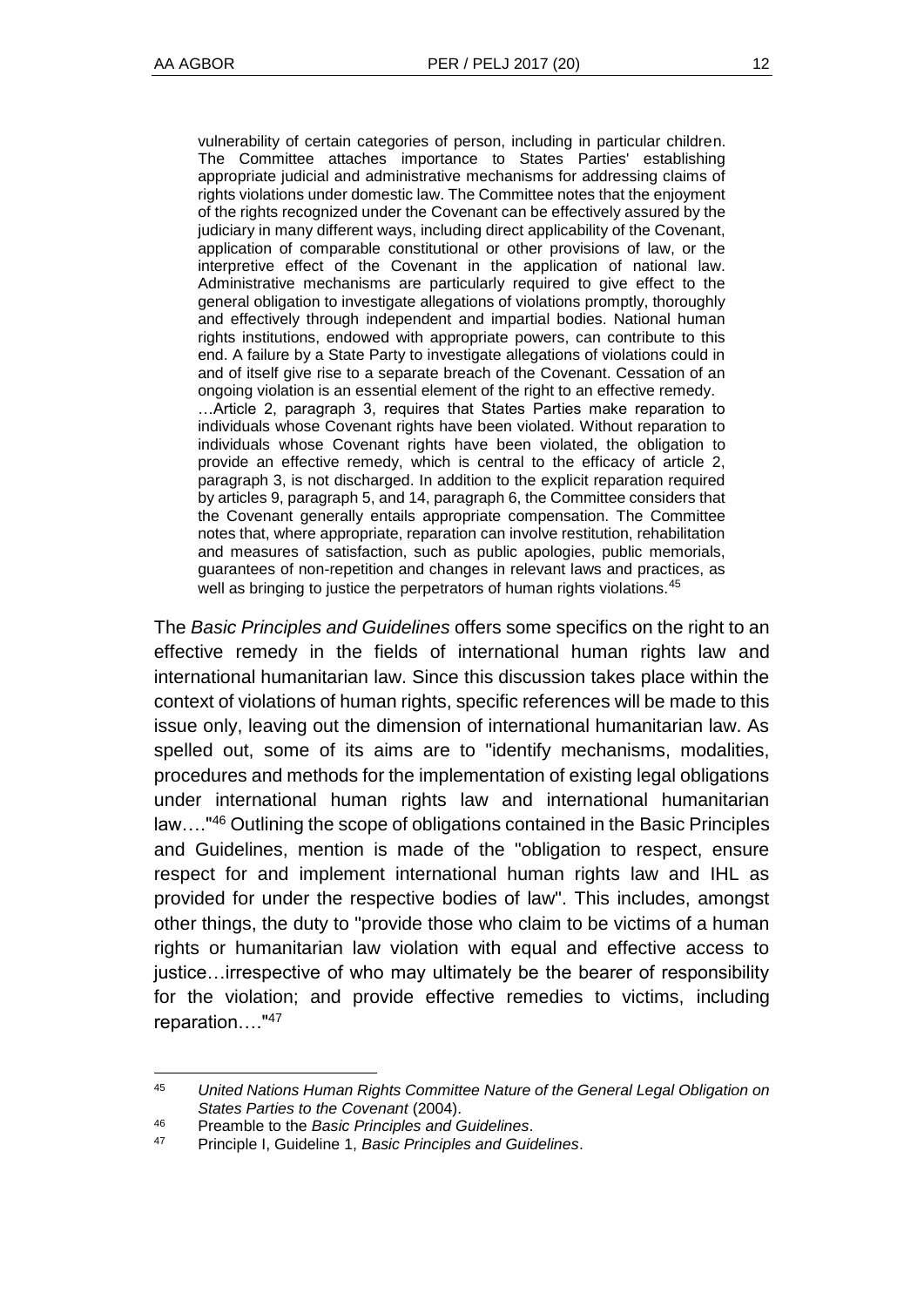Based on this international instrument as well as the works of academics, <sup>48</sup> it could be said that the right to an effective remedy comprises three important parts: the procedural dimension of the right; the substantive aspect of the right such as the outcome that the victim gets; and lastly, access to relevant information regarding the exercise of this right.<sup>49</sup>

## *2.2.1 Access to justice as a procedural aspect of the right to an effective remedy*

The procedural aspect of the right to an effective remedy demands that the remedy or remedies in question must be accessible by such victims. The UN Guidelines outline what access means in this context in the following words:

A victim of a gross violation of international human rights law… shall have equal access to an effective judicial remedy as provided for under international law. Other remedies available to the victim include access to administrative and other bodies, as well as mechanisms, modalities and proceedings conducted in accordance with domestic law. Obligations arising under international law to secure the right to access justice and fair and impartial proceedings shall be reflected in domestic laws.<sup>50</sup>

In fulfilling this obligation to provide equal access to justice, Principle VIII of the *Basic Principles and Guidelines* outlines a set of guidelines for States:

- (a) Disseminate, through public and private mechanisms, information about all available remedies for gross violations of international human rights law…
- (b) Take measures to minimize the inconvenience to victims and their representatives, protect against unlawful interference with their privacy as appropriate and ensure their safety from intimidation and retaliation, as well as that of their families and witnesses, before, during and after judicial, administrative, or other proceedings that affect the interests of victims;
- (c) Provide proper assistance to victims seeking access to justice;
- (d) Make available all appropriate legal, diplomatic and consular means to ensure that victims can exercise their rights to remedy for gross violations of international human rights law or serious violations of international humanitarian law.<sup>51</sup>

Regarding individual access to justice, the States are urged to take steps to "develop procedures to allow groups of victims to present claims for

l <sup>48</sup> For example, see Shelton *Remedies in International Human Rights Law*.

<sup>49</sup> See Principles VIII, IX and X of the *Basic Principles and Guidelines*.

<sup>50</sup> Principle 12 of the *Basic Principles and Guidelines*.

<sup>51</sup> Guideline 12(a)-(d) of the *Basic Principles and Guidelines*.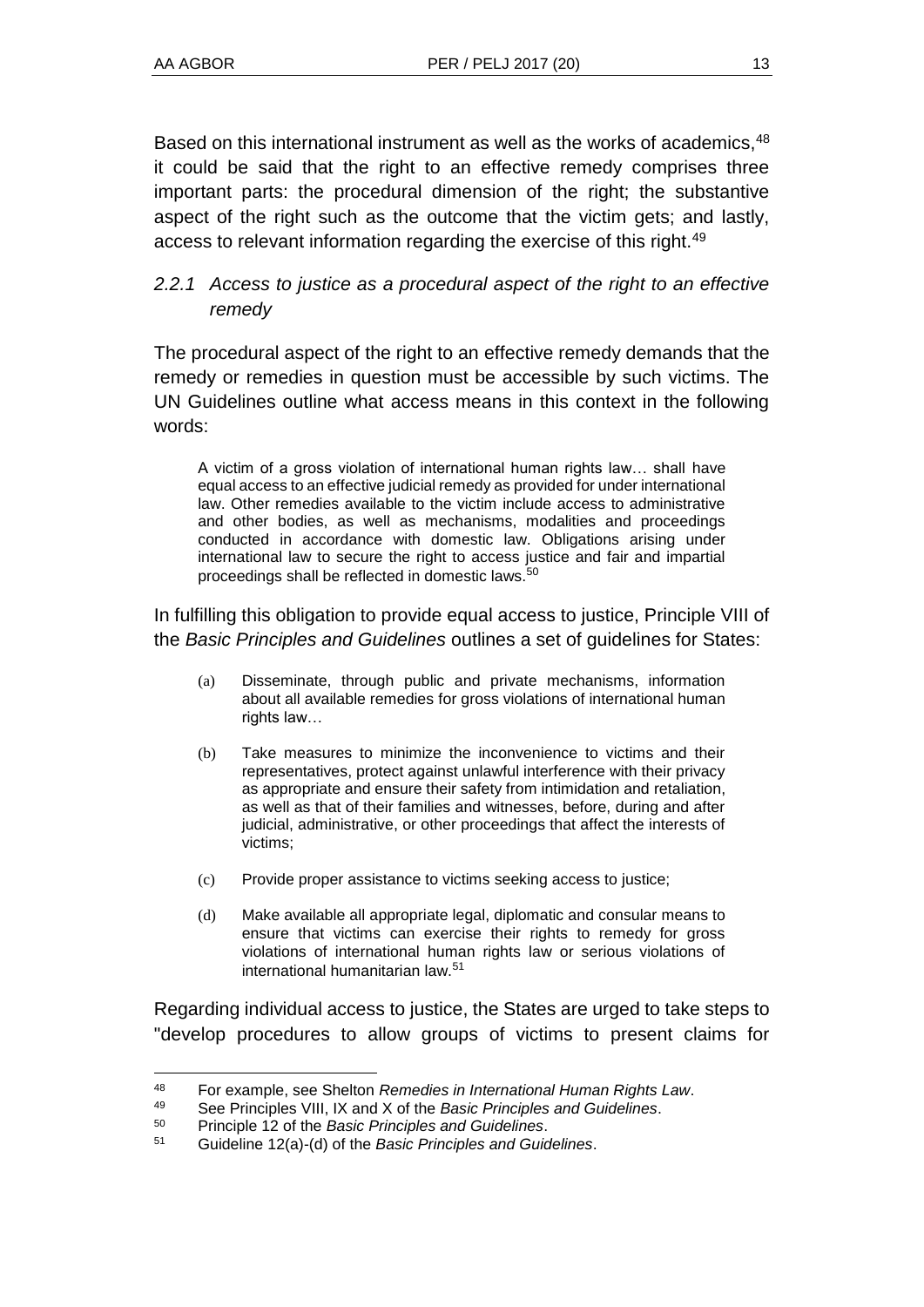reparation and to receive reparation, as appropriate".<sup>52</sup> A procedural right to an effective remedy, per the Principles, includes "all available and appropriate international processes in which a person may have legal standing and should be without prejudice to any other domestic remedies".<sup>53</sup>

## *2.2.2 Substantive content of the right to an effective remedy: the outcome(s)*

The second aspect of the right to an effective remedy is the outcome that a victim is expected to get, based on the violation that he, she or they suffered. Core to this outcome are reparations, whose purpose and nature are outlined in the UN Guidelines:

Adequate, effective and prompt reparation is intended to promote justice by redressing gross violations of international human rights law…. Reparation should be proportional to the gravity of the violations and the harm suffered. In accordance with its domestic laws and international legal obligations, a State shall provide reparation to victims for acts or omissions which can be attributed to the State and constitute gross violations of international human rights law… In cases where a person, a legal person, or other entity is found liable for reparation to a victim, such party should provide reparation to the victim or compensate the State if the State has already provided reparation to the victim.<sup>54</sup>

These Principles further urge States to "establish national programmes for reparation and other assistance to victims in the event that the parties liable for the harm suffered are unable or unwilling to meet their obligations". In addition, with regards to claims by victims, States are required to

… enforce domestic judgments for reparation against individuals or entities liable for the harm suffered and endeavour to enforce valid foreign legal judgments for reparation in accordance with domestic law and international legal obligations. To that end, States should provide under their domestic laws effective mechanisms for the enforcement of reparation judgments.

The *Basic Principles* and Guidelines delineate the concept of reparations as an effective remedy for violations of human rights. Reparations may take

 $\overline{a}$ 

<sup>52</sup> Guideline 13 of the *Basic Principles and Guidelines*.

<sup>53</sup> Guideline 14 of the *Basic Principles and Guidelines*.

<sup>54</sup> Guideline 15 of the *Basic Principles and Guidelines*.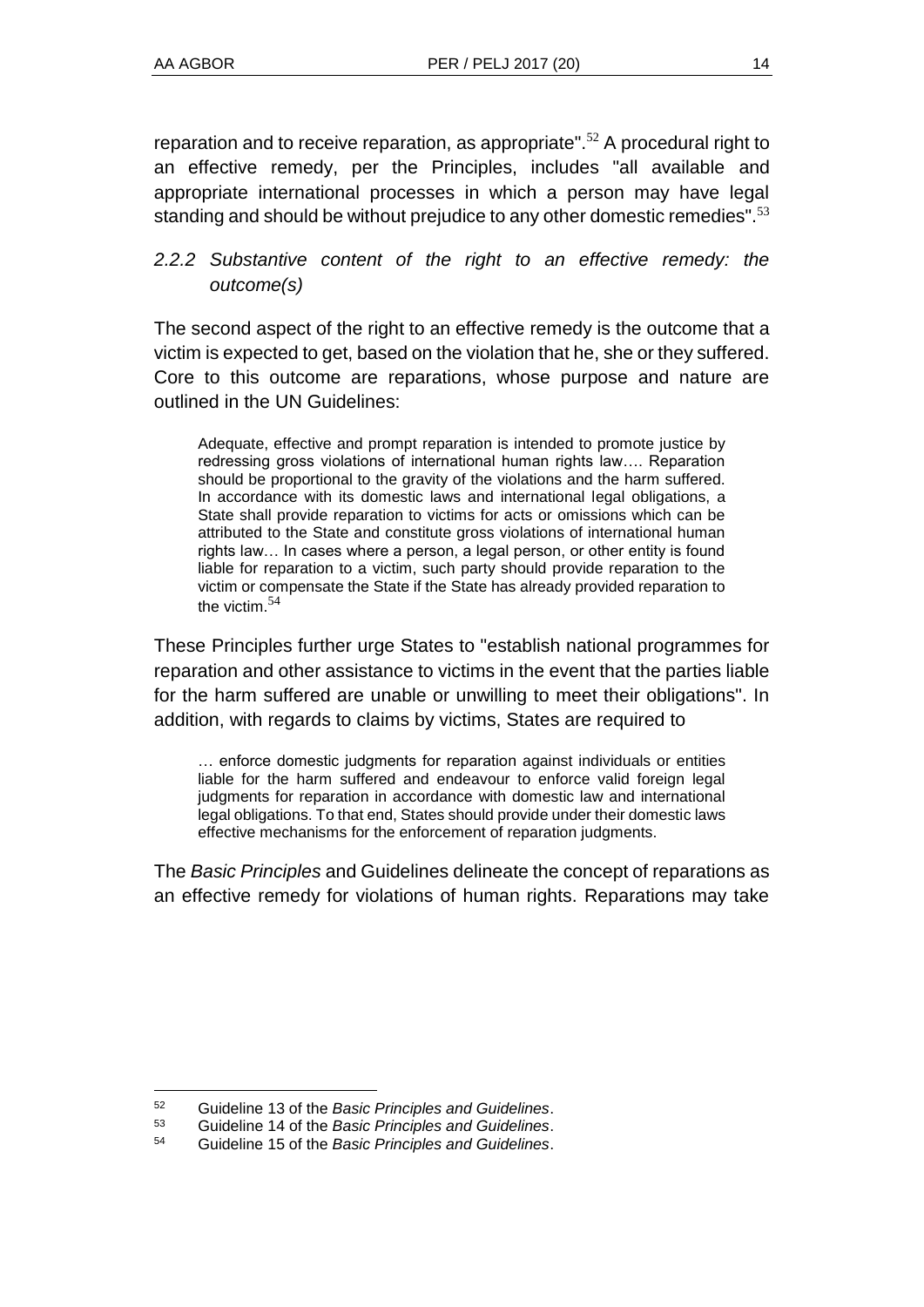diverse forms, which include restitution,<sup>55</sup> compensation,<sup>56</sup> rehabilitation,<sup>57</sup> satisfaction,<sup>58</sup> and quarantees of non-repetition.<sup>59</sup>

<sup>57</sup> According to Guideline 21 of the *Basic Principles and Guidelines*, rehabilitation "should include medical and psychological care as well as legal and social services."

- <sup>58</sup> Satisfaction as reparation may take diverse forms, and may include some or all of the following:
	- "(*a*) Effective measures aimed at the cessation of continuing violations;

(*b*) Verification of the facts and full and public disclosure of the truth to the extent that such disclosure does not cause further harm or threaten the safety and interests of the victim, the victim's relatives, witnesses, or persons who have intervened to assist the victim or prevent the occurrence of further violations;

(*c*) The search for the whereabouts of the disappeared, for the identities of the children abducted, and for the bodies of those killed, and assistance in the recovery, identification and reburial of the bodies in accordance with the expressed or presumed wish of the victims, or the cultural practices of the families and communities;

(*d*) An official declaration or a judicial decision restoring the dignity, the reputation and the rights of the victim and of persons closely connected with the victim;

(*e*) Public apology, including acknowledgement of the facts and acceptance of responsibility;

(*f*) Judicial and administrative sanctions against persons liable for the violations;

(*g*) Commemorations and tributes to the victims;

(*h*) Inclusion of an accurate account of the violations that occurred in international human rights law and international humanitarian law training and in educational material at all levels."

Guideline 22(a)-(h) of the *Basic Principles and Guidelines*.

<sup>59</sup> According to Guideline 23 of the *Basic Principles and Guidelines*, guarantees of nonrepetition include measures aimed at preventing non-repetition of the violation. These include:

"(*a*) Ensuring effective civilian control of military and security forces;

(*b*) Ensuring that all civilian and military proceedings abide by international standards of due process, fairness and impartiality;

(*c*) Strengthening the independence of the judiciary;

(*d*) Protecting persons in the legal, medical and health-care professions, the media and other related professions, and human rights defenders;

l <sup>55</sup> Guideline 19 of the *Basic Principles and Guidelines* outlines the content of restitution as a form of reparations: "*Restitution* should, whenever possible, restore the victim to the original situation before the gross violations of international human rights law or serious violations of international humanitarian law occurred. Restitution includes, as appropriate: restoration of liberty, enjoyment of human rights, identity, family life and citizenship, return to one's place of residence, restoration of employment and return of property."

<sup>56</sup> "*Compensation* should be provided for any economically assessable damage, as appropriate and proportional to the gravity of the violation and the circumstances of each case, resulting from gross violations of international human rights law and serious violations of international humanitarian law, such as physical or mental harm; lost opportunities, including employment, education and social benefits; material damages and loss of earnings, including loss of earning potential; moral damage; and costs required for legal or expert assistance, medicine and medical services, and psychological and social services": Guideline 20(a)-(e) of the *Basic Principles and Guidelines*.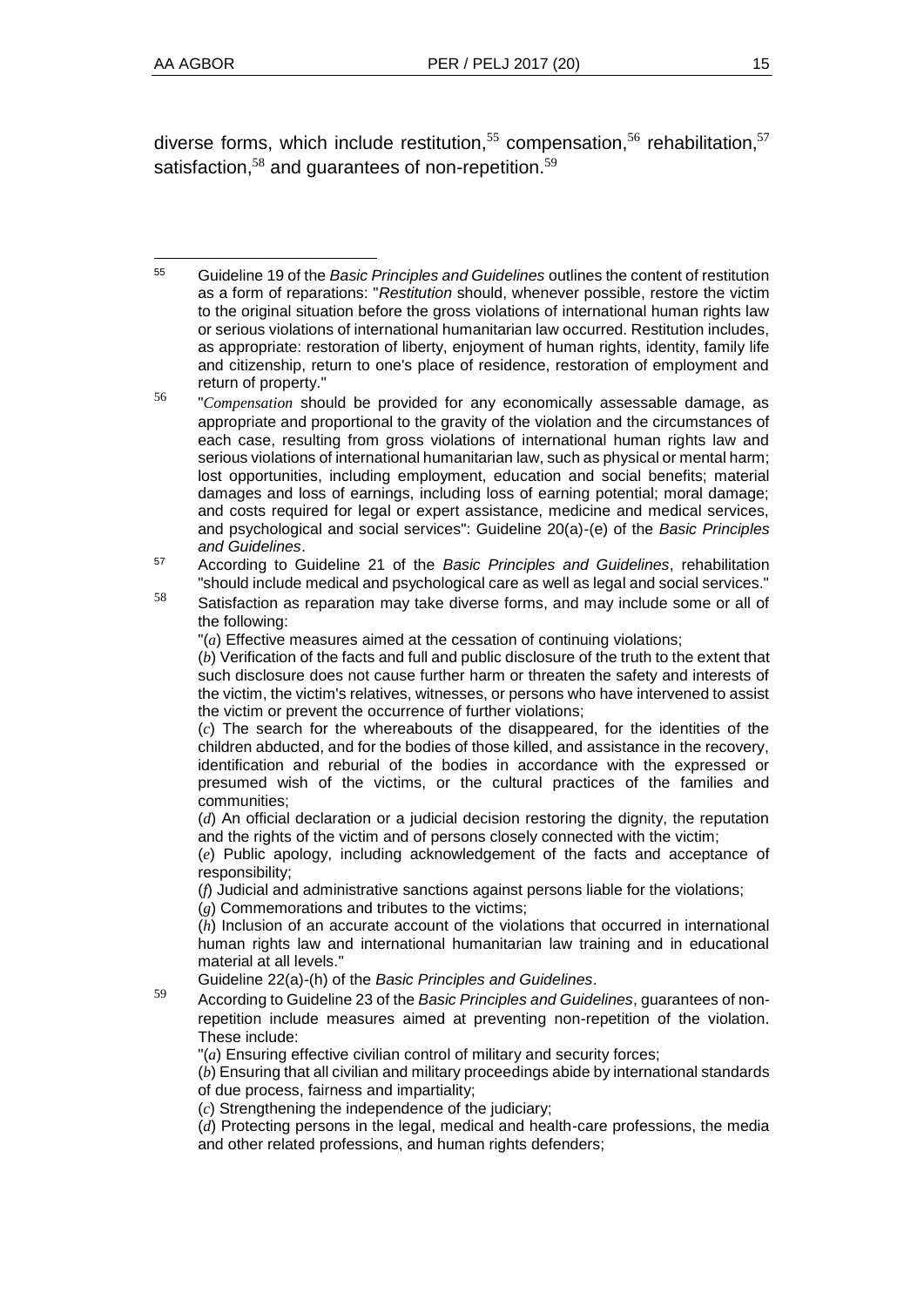l

## *2.2.3 The right to information*

As spelt out in the *Basic Principles and Guidelines*, the right to an effective remedy for human rights violations also entails a right to information. This requires States to make available to victims of human rights violations "legal, medical, psychological, social, administrative and all other services".<sup>60</sup> In addition, victims as well as their representatives should be entitled to seek and obtain information on the causes leading to their victimization and on the causes and conditions pertaining to the gross violations of international human rights law and serious violations of international humanitarian law and to learn the truth in regard to these violations. $61$ 

As explained above, the right to an effective remedy has both a procedural and a substantive dimension. The Comments of the UN Human Rights Committee as well as the *UN Basic Principles and Guidelines*, which urge states to take certain steps to ensure the realisation of this right, highlight the need for legislative reforms that incorporate this right into their domestic legal system, the forum for victims to access, the remedies to be spelt out, and who can actually access such forums.

# **3 Pursuing human rights litigation in Cameroon: A snapshot of the legal system**

Cameroon's legal system provides for the direct importation of duly ratified international instruments. These instruments, as stipulated in the *Constitution*, have a status superior to that of national legislation. Therefore, it could be said that international law constitutes not only a source of law in Cameroon, but also trumps domestic laws. Cameroon is a State Party to numerous international human rights instruments, some of which include the ICCPR, the International Covenant on Economic, Social and Cultural

<sup>(</sup>*e*) Providing, on a priority and continued basis, human rights and international humanitarian law education to all sectors of society and training for law enforcement officials as well as military and security forces;

<sup>(</sup>*f*) Promoting the observance of codes of conduct and ethical norms, in particular international standards, by public servants, including law enforcement, correctional, media, medical, psychological, social service and military personnel, as well as by economic enterprises;

<sup>(</sup>*g*) Promoting mechanisms for preventing and monitoring social conflicts and their resolution;

<sup>(</sup>*h*) Reviewing and reforming laws contributing to or allowing gross violations of international human rights law and serious violations of international humanitarian law."

<sup>60</sup> Guideline 24 of the *Basic Principles and Guidelines*.

<sup>61</sup> Guideline 24 of the *Basic Principles and Guidelines*.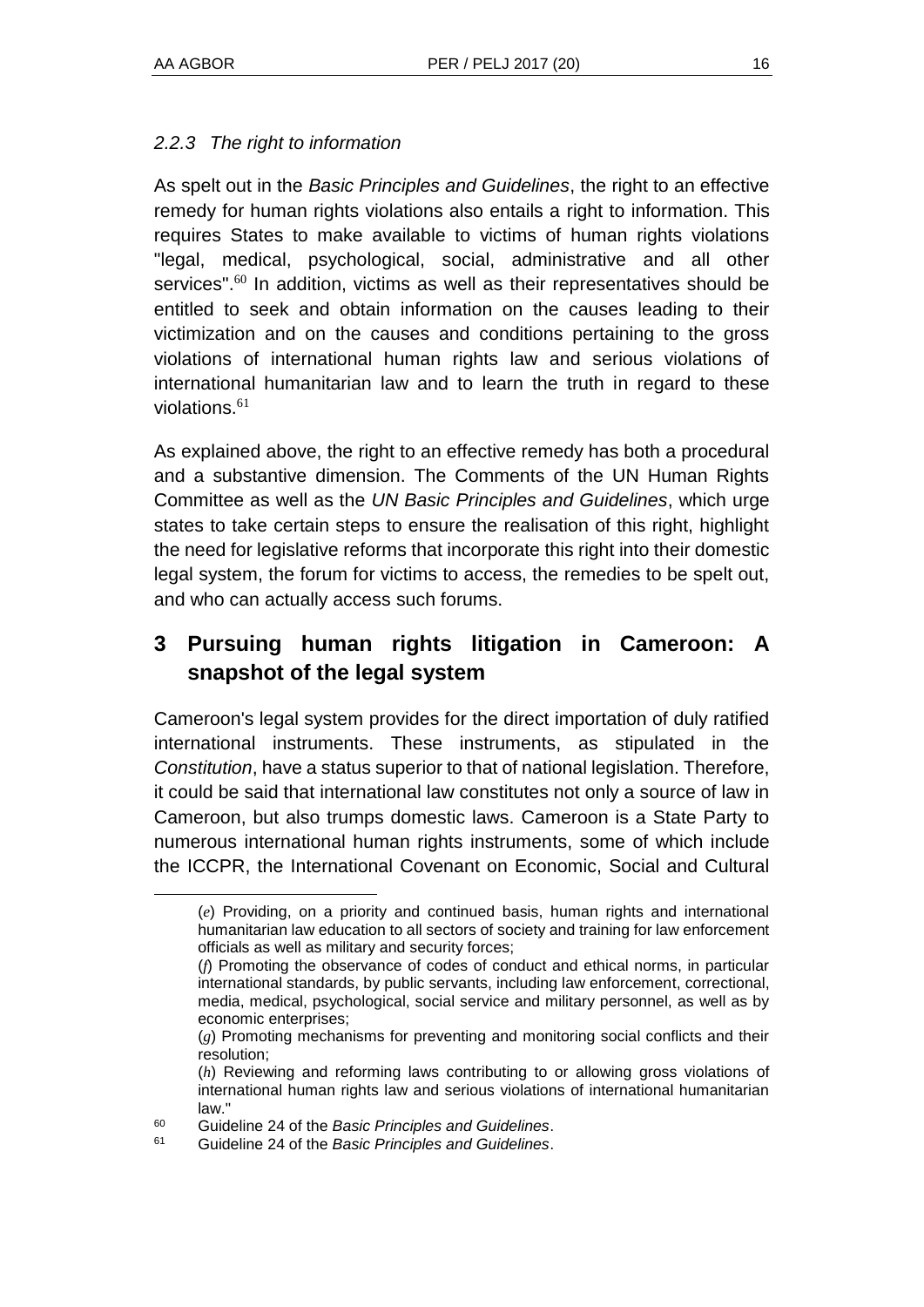Rights (hereafter the ICESCR), the Convention against Torture, the CEDAW, and the *Banjul Charter*. As said earlier, most of these instruments spell out obligations that have to be fulfilled by the States Parties in order to enhance the respect, protection and promotion of the rights contained therein. Some of these measures include the adoption and enactment of national legislative instruments that give effect to the rights in question. For example, the *Banjul Charter* urges States Party thereto to "recognise the rights, duties and freedoms enshrined" therein and to "adopt legislative or other measures to give effect to them."<sup>62</sup> In addition to this obligation, States Party to the *Banjul Charter* have a solemn duty to "guarantee the independence of the courts" and also to "allow the establishment and improvement of appropriate national institutions entrusted with the promotion and protection of the rights and freedoms" spelt out in the *Banjul Charter*. <sup>63</sup> Upon ratification of these instruments, Cameroon assumed full responsibility to fulfil these obligations in order to ensure the respect, promotion and protection of the rights contained in these instruments. The question that arises is this: has Cameroon adopted legislative measures and institutional mechanisms aimed at realising the right to a remedy for violations of human rights? The answer to this question can be found by looking at the substantive content of human rights as stipulated in the 1996 *Constitution*.

## *3.1 The 1996 Constitution: An utter disappointment?*

A perusal of the *Constitution of Cameroon* reveals that there is no direct substantive inclusion of human rights therein. The legislative content is not only inadequate but very wanting in terms of the definition of substantive human rights. Therefore, as a starting point, the 1996 *Constitution* fails to give a meaningful and substantive definition of what constitutes human rights, especially what is borrowed from international instruments. Affirmation is made to the UDHR and the *Banjul Charter*, with a regurgitation of some "principles" that are inserted into the Preamble. No provision is made on the right to an effective remedy. It seems that this is not a key principle that underlies human rights in Cameroon. Or better stated, Cameroon's legal system does not accommodate the exercise of the right to an effective remedy. However, the provisions of the *Banjul Charter* do recognise the right to an effective remedy, and as such, Cameroon as a

<sup>62</sup> Article 1 of the *Banjul Charter*.

<sup>63</sup> Article 26 of the *Banjul Charter*.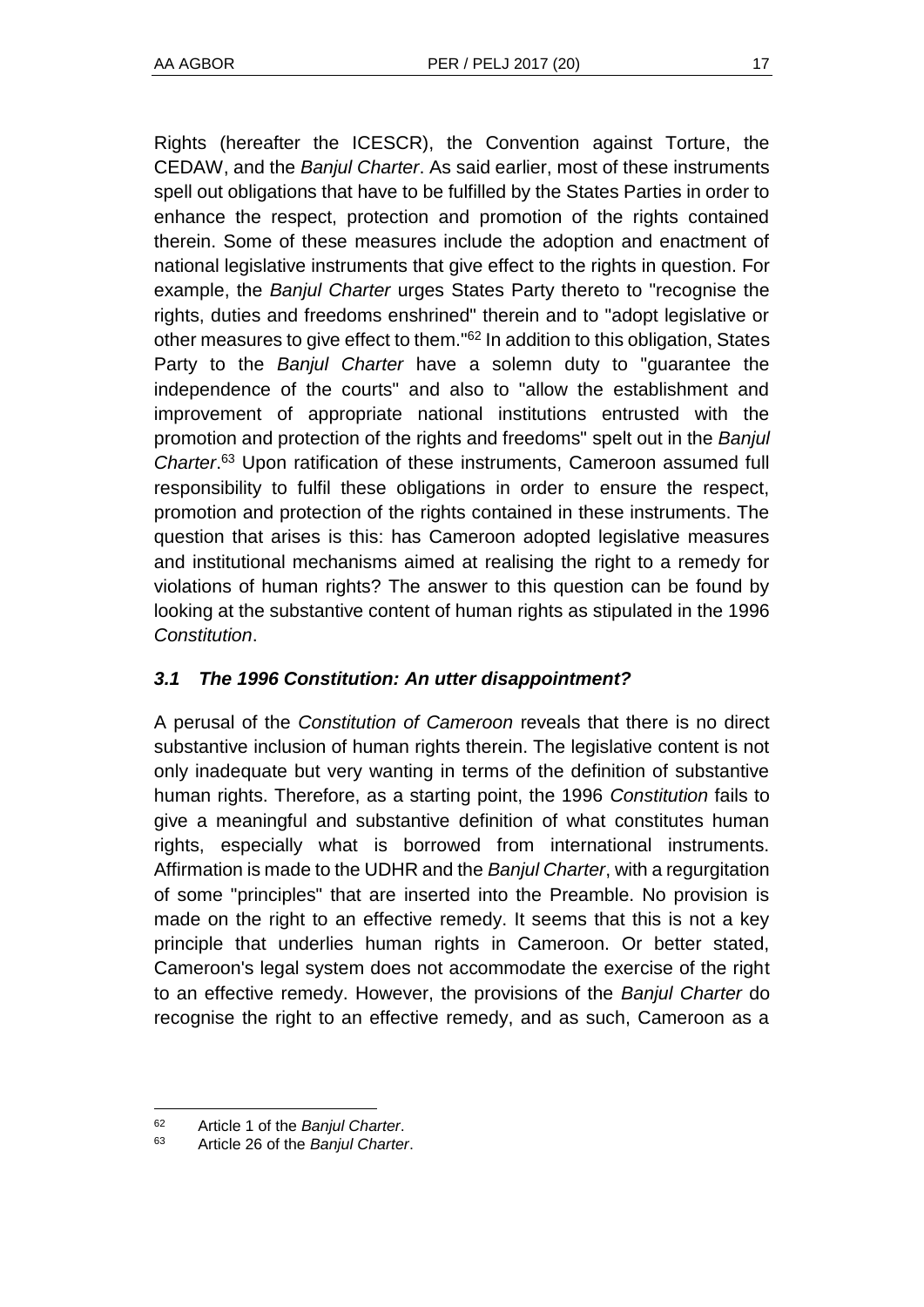State Party thereto ought to adopt measures aimed at ensuring the realisation of this right.

Furthermore, relevant to the pursuit of the right to a remedy is a forum. In cases where a victim's rights have been violated, which forum is available for such a victim to seek a remedy? Is it the ordinary or special courts of the land? Is this power allocated to administrative courts? The absence of a provision that defines the forum itself complicates the issue of pursuing the right to an effective remedy.

Added to these challenges is the question of how such forums should construe rights. In adjudicating on any right, as well as the right to pursue a remedy, the 1996 *Constitution* also fails to define what guidelines ought to be used in interpreting the rights.

Lastly, the question of access to the forums is unaddressed. Given all these fundamental shortcomings, it could be argued that Cameroon has not made any significant progress towards promoting and protecting the right to an effective remedy for human rights violations. Substantive deficiencies and significant flaws in its legal system greatly impede the realisation of the right to an effective remedy. In practice, this hampers any attempt to obtain a remedy for a human rights violation. It is therefore suggested that Cameroon should consider amending its 1996 *Constitution* in order to effect substantive changes that enhance the realisation of human rights litigation. These changes, it is recommended, should repair the flaws that are inherent in the 1996 *Constitution*, especially the issue of the substantive definition of human rights; the forums that are mandated to deal with violations of human rights; access to such forums; the remedies to expect at the end of the litigation; and what norms should guide the construction of rights contained in this legislation. In crafting such provisions, it is recommended that Cameroon should consider the experiences of some other African States, specifically Ghana, Benin, Kenya, Tanzania and the Republic of South Africa.

# **4 The pursuit of human rights litigation: Borrowing from other African experiences**

As stated earlier, numerous African States have taken steps to domesticate the contents of international human rights instruments. Through legislative reforms, especially with regard to their national constitutions, the substantive content of human rights has been defined. More importantly, these revised constitutions also address issues such as the right to an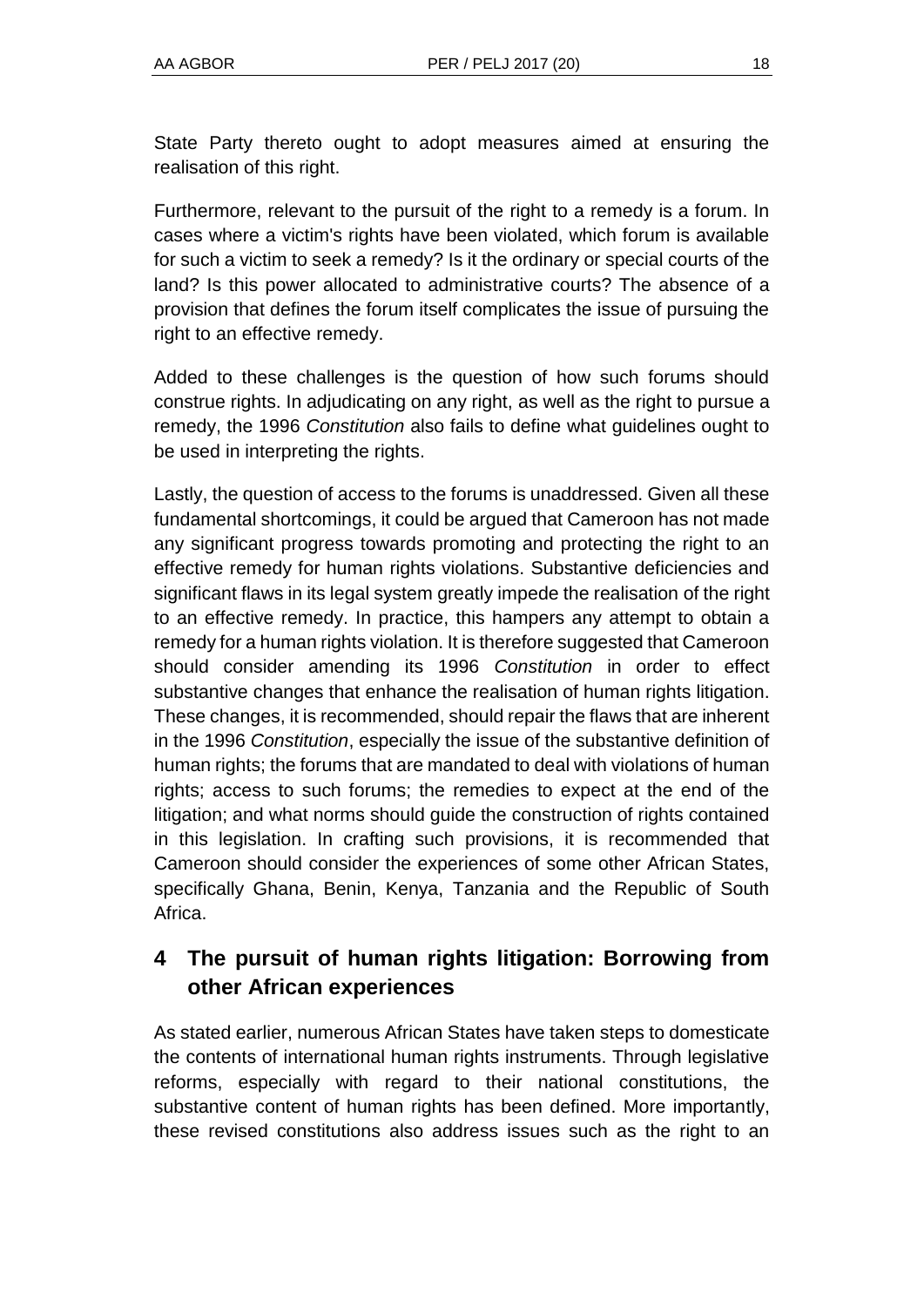effective remedy for a violation of any of the rights contained therein; the forums where such a right to an effective remedy can be pursued; the substantive remedies available to victims; the categories of persons who can enforce rights in such forums; and lastly, guidelines on how to interpret the substantive content of these rights. In this light, the constitutions of Ghana, Kenya, Tanzania and South Africa are worth considering. Gauged against one another, these constitutions have particular strengths and weaknesses, but it is argued that instead of reinventing a wheel, the Cameroonian legal system could learn from these foreign national instruments and generate a legislative text that meets all requirements for the pursuit of a right to an effective remedy for human rights violations.

## *4.1 The legislative expression of human rights: Lessons from selected African countries*

Numerous African countries have taken giant steps in domesticating the right to an effective remedy by entrenching it in their national constitutions. In addition, they have addressed the procedural aspect of the right to a remedy (access to justice) in such national legislation. The constitutions of South Africa, Ghana, Kenya and Tanzania, to mention a few, are examples that could serve as models for the Cameroonian legal system on the necessary steps to adopt in order to give effect to the right to an effective remedy for human rights violations. As a starting point, the legislative expression of human rights in South Africa's legal system is made in the 1996 *Constitution.<sup>64</sup>* In the Preamble to the *Constitution*, there is a commitment to "heal the divisions of the past and establish a society based on democratic values, social justice and fundamental human rights", while Chapter One of the *Constitution* articulates the fundamental values of the South African *Constitution*, some of which include the following: "human dignity, the achievement of equality and the advancement of human rights and freedoms";<sup>65</sup> "non-racialism and non-sexism";<sup>66</sup> and the "supremacy of the Constitution and the rule of law".<sup>67</sup> Section 2 of the *Constitution* articulates the supremacy of the *Constitution*, and declares that law or conduct that is inconsistent with it is invalid, with an emphasis on the provision that the obligations imposed by the *Constitution* must be fulfilled. Chapter Two of the *Constitution* is entitled "Bill of Rights". It contains the core civil and political rights in South Africa's legal system. However, prior

l <sup>64</sup> Chapter 2 of the *South African Constitution* ("Bill of Rights").

<sup>65</sup> Section 1(a) of the *South African Constitution*.

<sup>66</sup> Section 1(b) of the *South African Constitution*.

<sup>67</sup> Section 1(c) of the *South African Constitution*.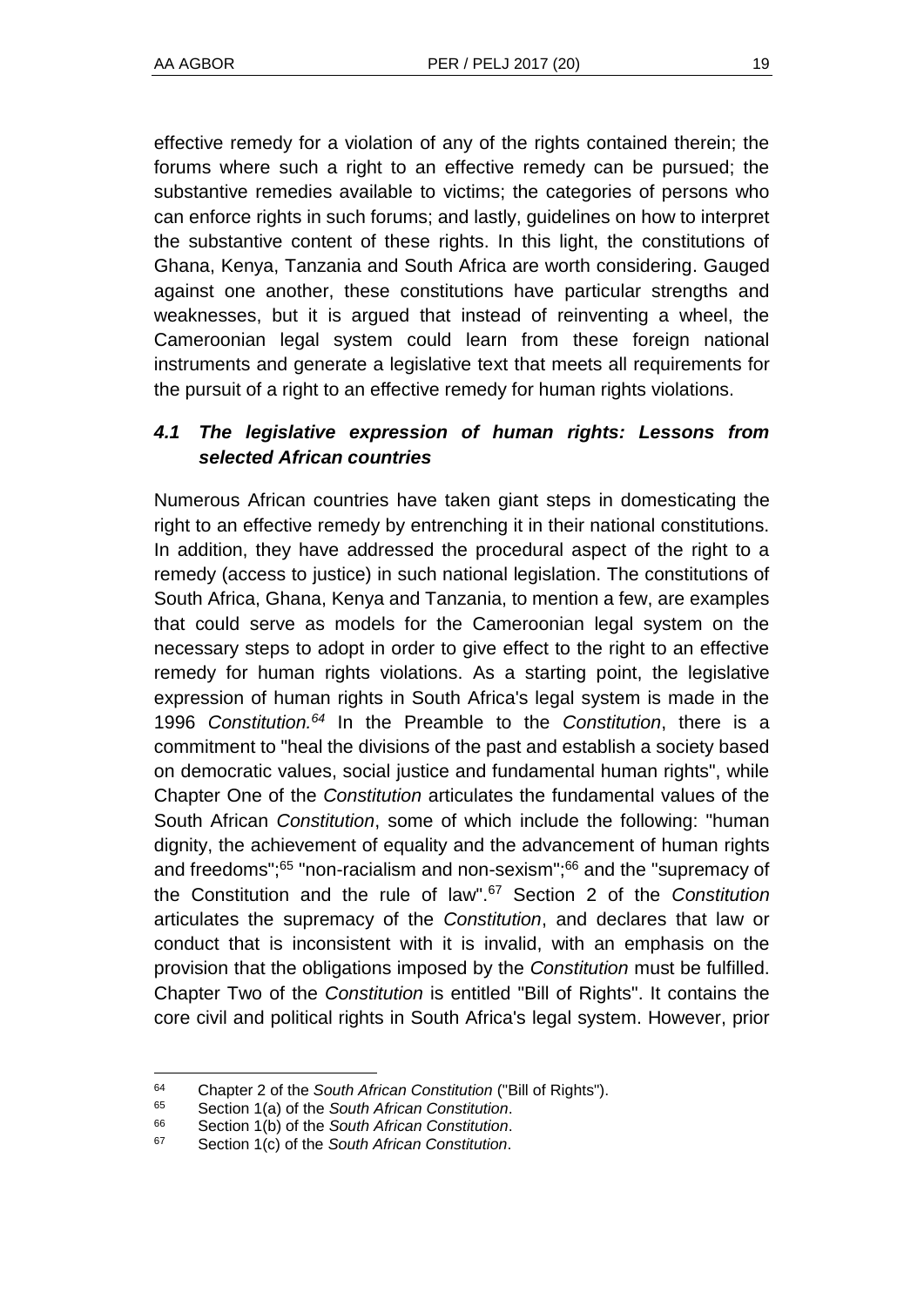l

to defining what these rights are, Section 7 defines the precise role of human rights in South Africa's democracy:

- (1) This Bill of Rights is a cornerstone of democracy in South Africa. It enshrines the rights of all people in our country and affirms the democratic values of human dignity, equality and freedom.
- (2) The state must respect, protect, promote and fulfil the rights in the Bill of Rights.

The South African Bill of Rights binds all state organs: the executive, the legislature and the judiciary.<sup>68</sup> The Bill of Rights recognises and defines the substance of the rights to equality;<sup>69</sup> human dignity;<sup>70</sup> life;<sup>71</sup> freedom and security of the person;<sup>72</sup> freedom from slavery, servitude and forced labour;<sup>73</sup> privacy;<sup>74</sup> freedom of religion, belief and opinion;<sup>75</sup> freedom of expression;<sup>76</sup> assembly, demonstration, picket and petition;<sup>77</sup> freedom of association;<sup>78</sup> political participation;<sup>79</sup> freedom of movement and residence;<sup>80</sup> freedom of trade, occupation and profession;<sup>81</sup> fair labour practices;<sup>82</sup> environment;<sup>83</sup> property;<sup>84</sup> housing;<sup>85</sup> healthcare, food, water and social security;<sup>86</sup> education;<sup>87</sup> language and culture;<sup>88</sup> access to information; $89$  just administrative action; $90$  and due process. $91$  In addition to the rights contained in the Bill of Rights, municipal pieces of legislation have been enacted to govern specific issues related to some of the rights listed above.<sup>92</sup> The legislative expression of the core human rights (civil, political,

<sup>68</sup> Section 8(1) of the *South African Constitution*.

<sup>69</sup> Section 9 of the *South African Constitution*.

<sup>70</sup> Section 10 of the *South African Constitution*.

<sup>71</sup> Section 11 of the *South African Constitution*.

<sup>72</sup> Section 12 of the *South African Constitution*.

<sup>73</sup> Section 13 of the *South African Constitution*.

Section 14 of the *South African Constitution*. <sup>75</sup> Section 15 of the *South African Constitution*.

<sup>76</sup> Section 16 of the *South African Constitution*.

<sup>77</sup> Section 17 of the *South African Constitution*.

<sup>78</sup> Section 18 of the *South African Constitution*.

<sup>79</sup> Section 19 of the *South African Constitution*. <sup>80</sup> Section 21 of the *South African Constitution*.

<sup>81</sup> Section 22 of the *South African Constitution*.

<sup>82</sup> Section 23 of the *South African Constitution*.

<sup>83</sup> Section 24 of the *South African Constitution*.

<sup>84</sup> Section 25 of the *South African Constitution*.

<sup>85</sup> Section 26 of the *South African Constitution*.

<sup>86</sup> Section 27 of the *South African Constitution*.

<sup>87</sup> Section 29 of the *South African Constitution*.

<sup>88</sup> Section 30 of the *South African Constitution*.

<sup>89</sup> Section 32 of the *South African Constitution*.

<sup>90</sup> Section 33 of the *South African Constitution*.

<sup>91</sup> Sections 34-35 of the *South African Constitution*.

<sup>92</sup> For example, the *Promotion of Administrative Justice* Act 3 of 2000 was enacted to give effect to the right to just administrative action as spelt out in s 33 of the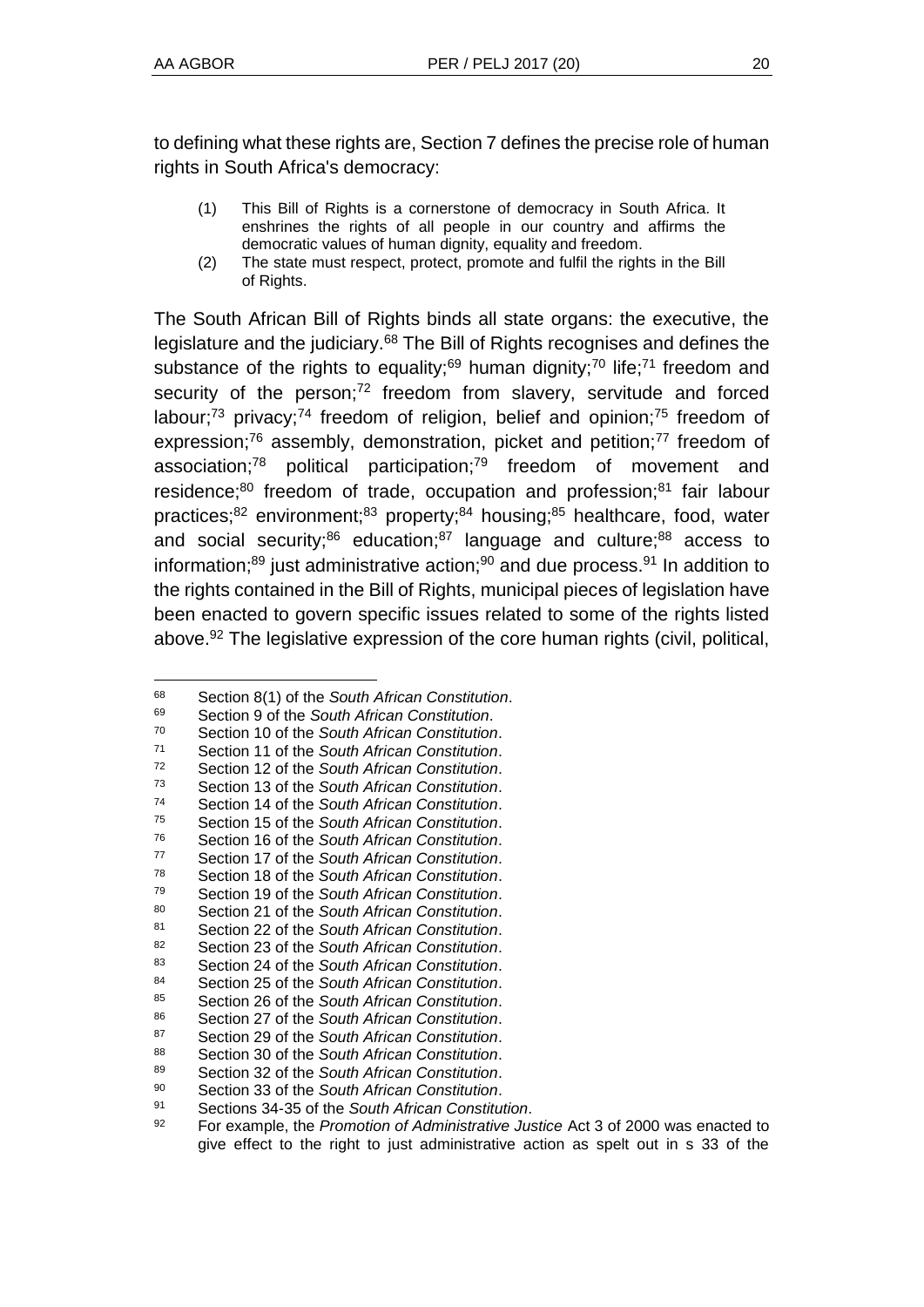economic, social and cultural) is found in the current national constitutions of Ghana;<sup>93</sup> Kenya;<sup>94</sup> and Tanzania.<sup>95</sup>

Gauged against the national constitutions of South Africa, Ghana, Kenya and Tanzania, the shortcomings of the Cameroonian *Constitution* become very conspicuous, as it does not address human rights in detail. Even though constitutional recognition is given to some democratic ideals, such as human rights,<sup>96</sup> the content of human rights in Cameroon's legal system can be adduced only through the importation of international instruments that have been ratified as spelled out in Article 46 of the *Constitution*. It is therefore argued that in taking steps to give effect to the right to an effective remedy for human rights violations, the Cameroonian legal system could, as a major step, consider the approaches taken by some other African countries, domesticating these rights by entrenching them in a national piece of legislation such as the *Constitution.* The national constitutions of South Africa, Ghana, Kenya and Tanzania, in addition to spelling out substantive rights, further articulate the right to an effective remedy in cases of human rights violations.

## *4.2 The forum*

l

In addition to the legislative expression of human rights in general and the right to an effective remedy in particular, a legal system must provide the forum for the exercise of the right to an effective remedy. As discussed earlier, the right to an effective remedy is a secondary right, meaning that a violation of a substantive human right must occur for it to be triggered. The procedural dimension of the right to an effective remedy requires the establishment of judicial and administrative mechanisms aimed at ensuring that victims can exercise their right to an effective remedy. In this regard, a national legislation must clearly spell out the forums where such remedies can be pursued. The Ghanaian *Constitution*, in addition to defining human rights, stipulates means for their protection as follows in article 33:

(1) Where a person alleges that a provision of this Constitution on the fundamental human rights and freedoms has been, or is being or is

*Constitution*; the *Promotion of Access to Information Act* 2 of 2000 which gives effect to the right to access to information as required under s 32(2) of the *Constitution*. See generally, Currie *Promotion of Administrative Justice Act*; Hoexter *Administrative Law.*

<sup>93</sup> The 1992 *Constitution of Ghana*, Ch 5 ("Fundamental Human Rights and Freedoms"), arts 12-33.

<sup>94</sup> Articles 19-57 of the *Constitution of Kenya*, Ch 4("Bill of Rights").

<sup>95</sup> Articles 12-30 of the *Constitution of Tanzania*, Part III ("Basic Rights and Duties").

<sup>96</sup> Article 1(2) of the *South African Constitution*.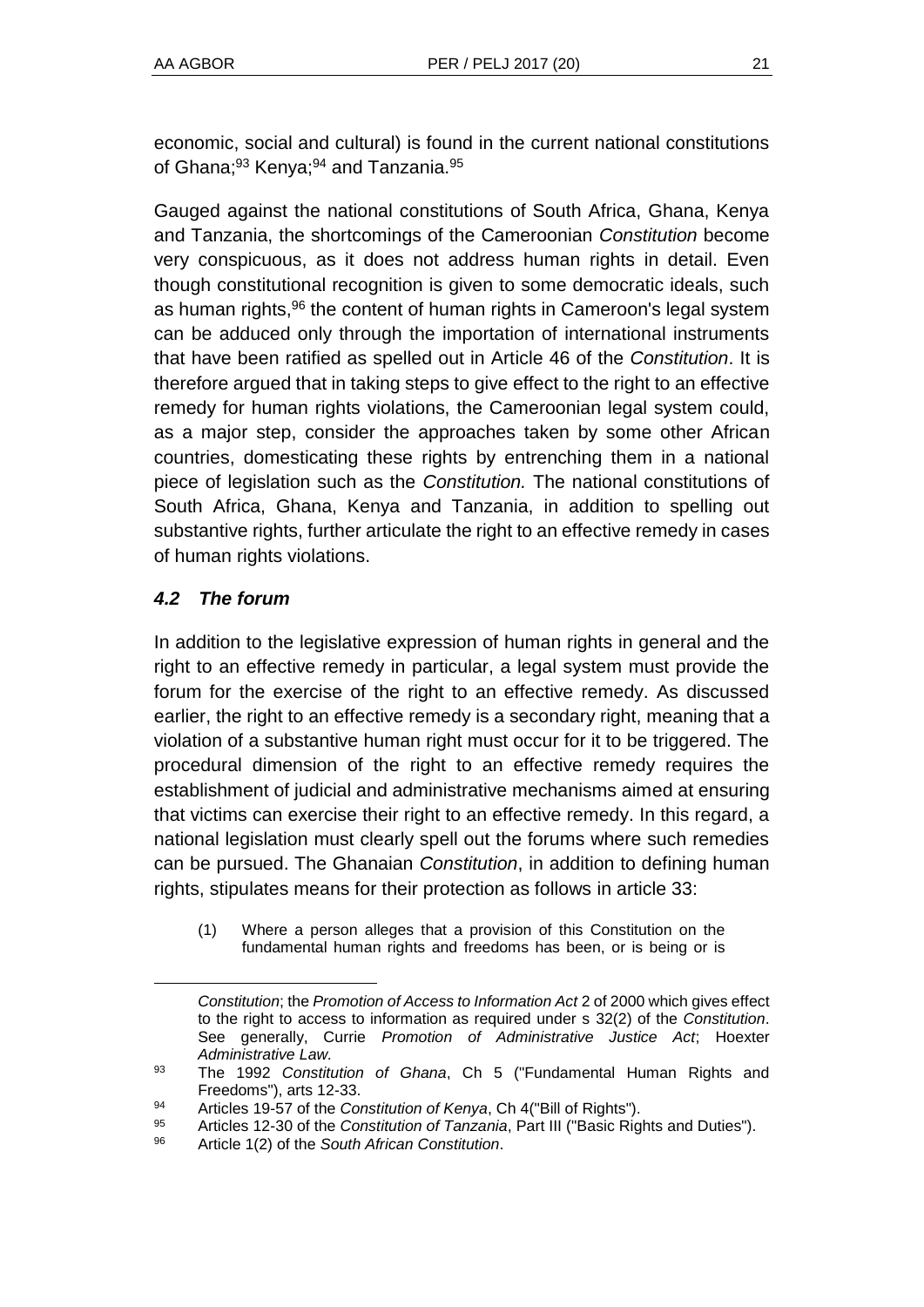l

likely to be contravened in relation to him, then, without prejudice to any other action that is lawfully available, that person may apply to the High Court for redress.

- (2) The High Court may, under clause (1) of this article, issue such directions or orders or writs including rites or orders in the nature of herbs as corpus, certiorari, mandamus, prohibition, and quo warrant as it may consider appropriate for the purposes of enforcing or securing the enforcement of any of the provisions on the fundamental human rights and freedoms to the protection of which the person concerned is entitled.
- (3) A person aggrieved by a determination of the High Court may appeal to the Court of Appeal with the right of a further appeal to the Supreme Court.
- (4) The Rules of Court Committee may make rules of court with respect to the practice and procedure of the Superior Courts for the purposes of this article.
- (5) The rights, duties, declarations and guarantees relating to the fundamental human rights and freedoms specifically mentioned in this Chapter shall not be regarded as excluding others not specifically mentioned which are considered to be inherent in a democracy and intended to secure the freedom and dignity of man.

As seen above, the High Courts of Ghana are constitutionally mandated to act as the protection mechanism of human rights in Ghana. Also, in Kenya the High Court is mandated with the authority to uphold and enforce the Bill of Rights in the *Constitution*. <sup>97</sup> The *Constitution of Tanzania* also accords jurisdiction to the High Court over matters pertaining to violations of the human rights contained therein.<sup>98</sup>

In addition to defining the competent forums, these legal systems also empower specific categories of persons to enforce these rights in these forums: for example, article 22(2) of the *Kenyan Constitution*, <sup>99</sup> or section

<sup>99</sup> See, for example, a 22(2) of the Kenyan *Constitution*: "(2) In addition to a person acting in their own interest, court proceedings under clause (1) may be instituted by—  $(a)$  a person acting on behalf of another person who cannot act in their own name;

<sup>97</sup> Article 23(1) of the 2010 Constitution of Kenya: "The High Court has jurisdiction...to hear and determine applications for redress of a denial, violation or infringement of, or threat to, a right or fundamental freedom in the Bill of Rights."

<sup>98</sup> Article 30(3)-(4) of the *Tanzania Constitution*:

<sup>&</sup>quot;(3) Any person claiming that any provision in this Part of this Chapter or in any law concerning his right or duty owed to him has been, is being or is likely to be violated by any person anywhere in the United Republic, may institute proceedings for redress in the High Court.

<sup>(4)</sup> Subject to the other provisions of this Constitution, the High Court shall have original jurisdiction to hear and determine any matter brought before it pursuant to this Article; and the state authority may enact legislation for the purposes of…."

 $(b)$  a person acting as a member of, or in the interest of, a group or class of persons;

<sup>(</sup>c) a person acting in the public interest; or

<sup>(</sup>*d*) an association acting in the interest of one or more of its members."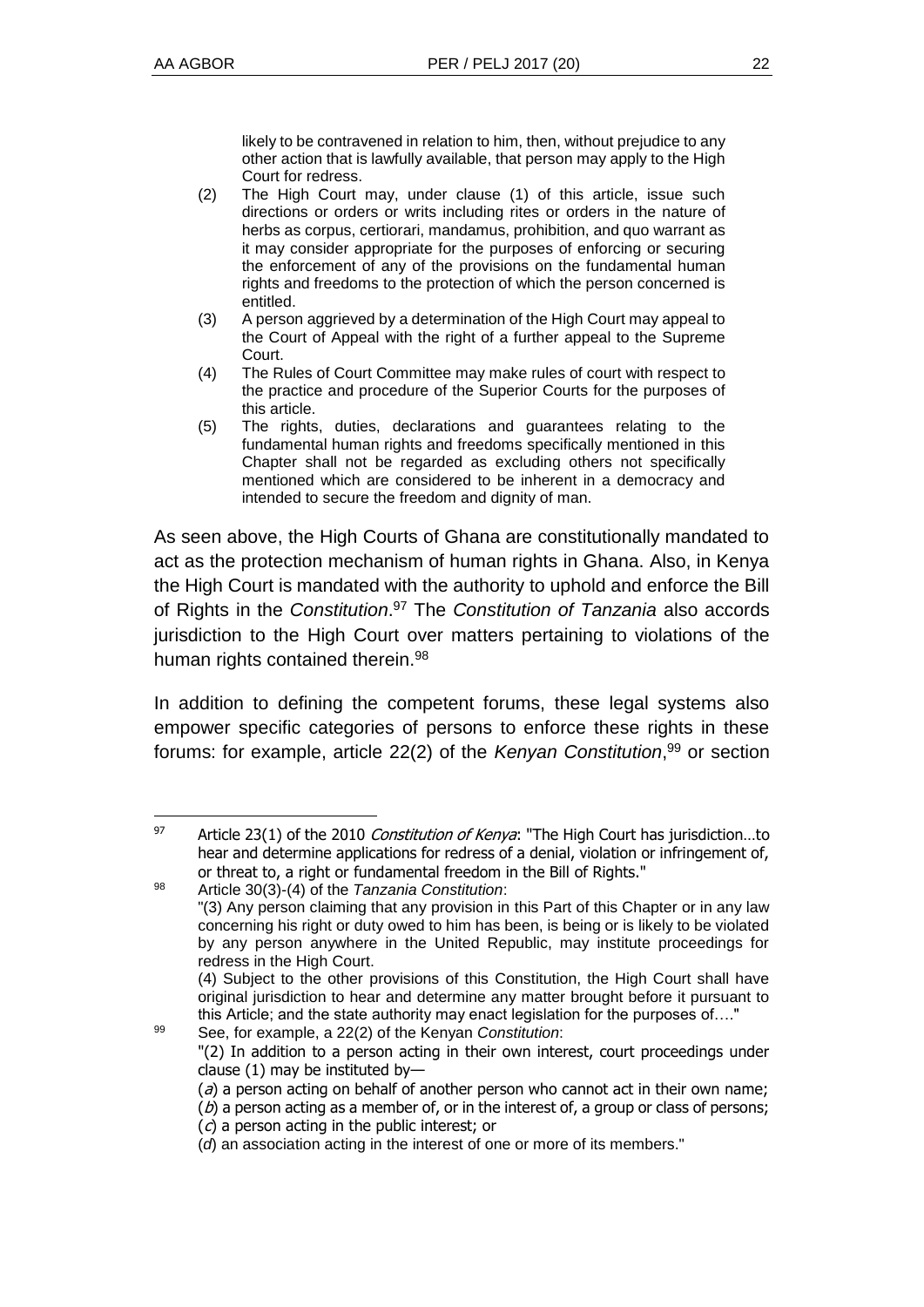Clearly, the *Constitution of Cameroon* neither stipulates what forums victims of human rights violations could approach for a remedy, nor does it define what persons are empowered to enforce these rights. It is therefore recommended in developing a national piece of legislation that grants recognition to human rights that such legislation must define the forum as well as identify those who can enforce those rights. The South African and Kenyan legal systems are templates worthy of consideration. When legal systems prescribe technical rules on standing, requiring only the direct or indirect victims to have the capacity or standing to initiate litigation in a forum, then that becomes very restrictive, and ultimately may have an adverse effect on some victims, especially those who are mired in socioeconomic hardships. In this regard the South African and Kenyan constitutions relax the rules on standing by making it possible for various categories of persons to be able to see to the enforcement of the rights of individuals.<sup>101</sup> This approach, it is suggested, should be adopted by Cameroon's legal system. The essence of this is to enhance the pursuit of human rights litigation, especially by victims who, for socio-economic reasons or because of other hardships, may encounter challenges. By granting numerous persons the right to litigate or enforce the rights of others, the access to the forums becomes much easier and wider, and accountability is not retarded by technical rules of procedure which often end up being counter-productive.

## *4.3 The interpretation of rights*

Both the South African and the Cameroonian constitutions mandate the

l <sup>100</sup> *Section 38 of the* South African Constitution*: "Enforcement of rights* Anyone listed in this section has the right to approach a competent court, alleging that a right in the Bill of Rights has been infringed or threatened, and the court may grant appropriate relief, including a declaration of rights. The persons who may approach a court are - (a) anyone acting in their own interest;

<sup>(</sup>b) anyone acting on behalf of another person who cannot act in their own name;

<sup>(</sup>c) anyone acting as a member of, or in the interest of, a group or class of persons;

<sup>(</sup>d) anyone acting in the public interest; and

<sup>(</sup>e) an association acting in the interest of its members."

<sup>101</sup> Section 38 of the *South African Constitution* is captioned "Enforcement of rights", and entitles the following persons to approach a competent court, alleging that a right in the Bill of Rights has been infringed or threatened, and praying the court to grant appropriate relief: anyone acting in their own interest; anyone acting on behalf of another person who cannot act in their own name; anyone acting as a member of, or in the interest of, a group or class of persons; anyone acting in the public interest; and an association acting in the interest of its members.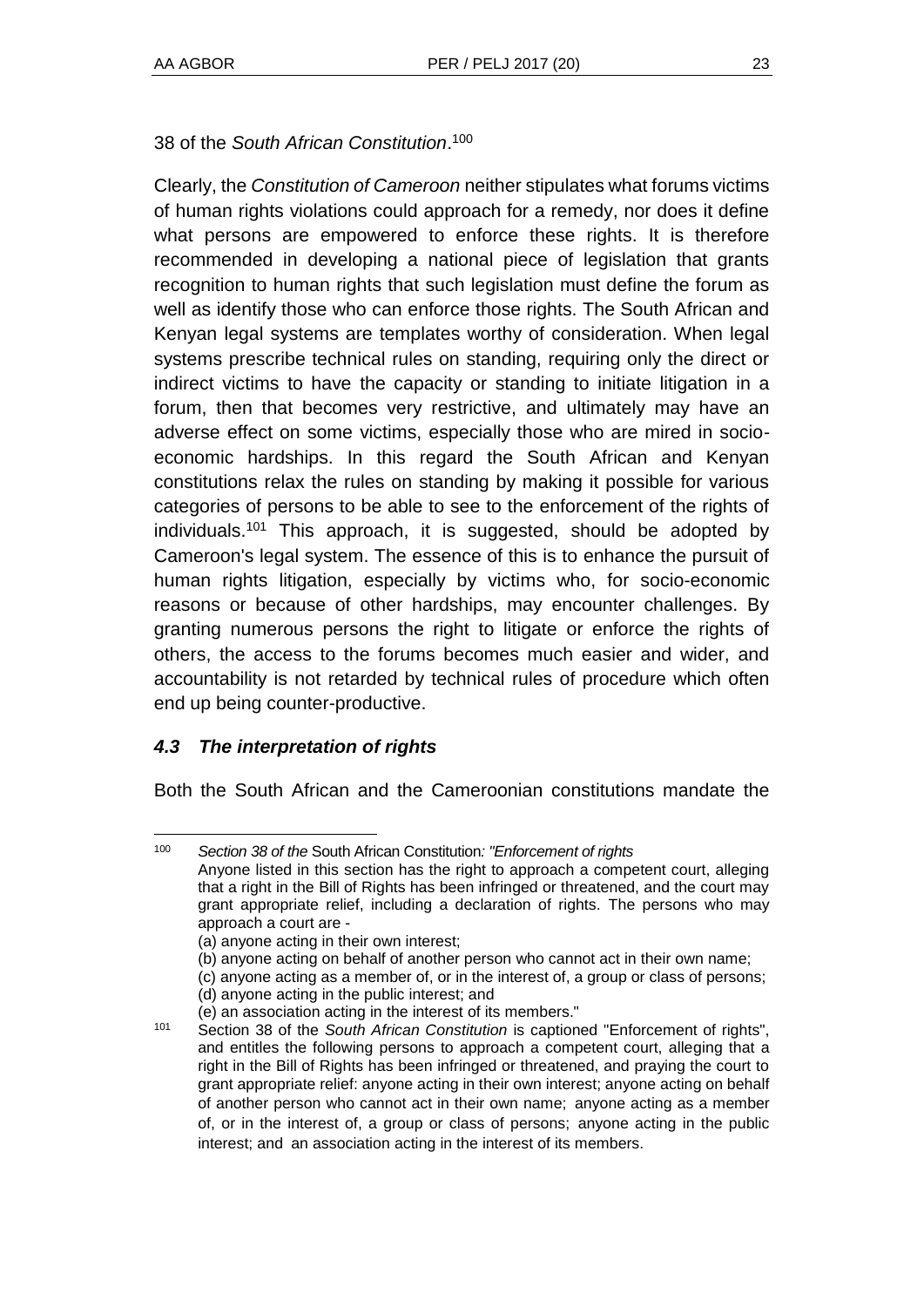judiciary as the organ charged with the interpretation and application of laws in their respective legal systems. Also, both systems have given legislative expression of what constitutes human rights, even though in very different ways and to a very different extent. However, like any legislative text that requires interpretation, the courts are guided by technical rules of statutory interpretation. Given the sanctity of human rights in South Africa's constitutional democracy and the need to build and develop a culture of human rights and accountability, and in an attempt to ensure the equality of all before the law, the *Constitution* further articulates rules that should be applied by the different forums in interpreting any of the provisions of the Bill of Rights. In doing so, the lawmaker provides the adjudicators with the relevant tools that are needed in this arduous and delicate task. First, such a court, tribunal or forum "must promote the values that underlie an open and democratic society based on human dignity, equality and freedom". Second, such a forum is obliged to consider the spirit and letter of international law. Third, such a forum is at liberty to consider foreign law. Article 39(2) of the *Constitution* prescribes the desired spirit that should underlie the interpretation of the Bill of Rights.<sup>102</sup> On interpreting the rights that are contained in the *Constitution of Cameroon*, as well as those in international instruments that have been ratified by Cameroon, the judiciary as well as every other mandated organ must not be guided only by the canons of statutory construction. Neither should they be limited to their "conscience and the law", or be motivated by their allegiance to a political entity, an individual or a group of persons. The interpretation of the rights is key to giving enforcement to them. As such, adjudicators must give expression to the rights by looking at the right itself as spelt out in the national legislation and construed by international bodies; should consider how other legal systems have approached them; and lastly, should be guided by the core and fundamental principles of a democratic society.

## *4.4 The remedies*

A substantial component of the right to an effective remedy for a human rights violation is that the victim must be able to get a remedy from whatever forum is mandated to adjudicate such disputes. The *Basic Principles and Guidelines* stipulates the substantive content of remedies for human rights violations. Reparations, which are at the core of remedies, could be compensation, restitution, satisfaction, rehabilitation, and guarantees of

 $102$ Section 39(2) of the *South African Constitution* provides as follows: "When interpreting any legislation, and when developing the common law or customary law, every court, tribunal or forum must promote the spirit, purport and objects of the Bill of Rights."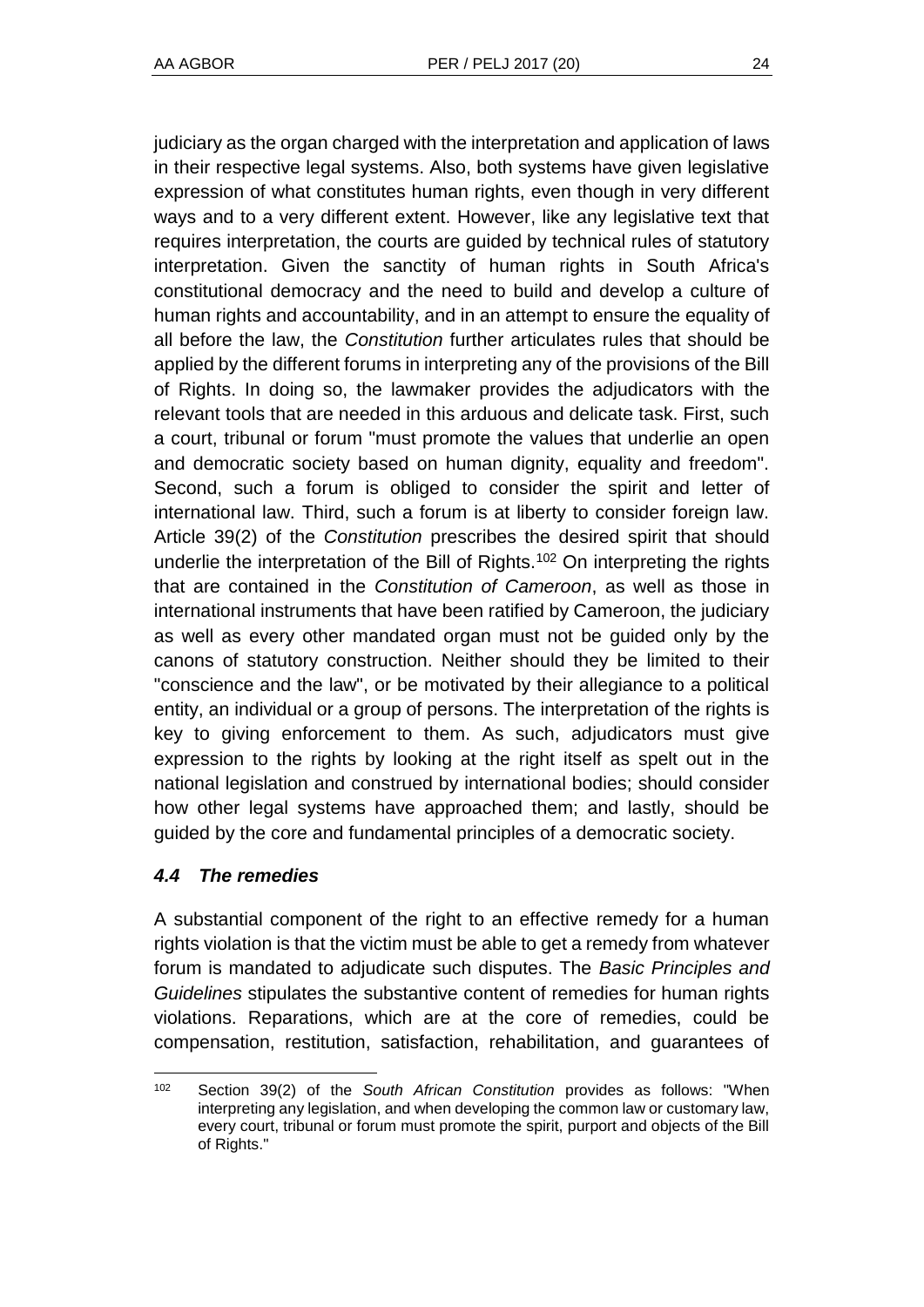non-repetition. The *Kenyan Constitution* contemplates the kinds of remedies that could be awarded by the High Court to a victim of a human rights violation in Article 23(3) as follows:

In any proceedings brought under Article 22 [Enforcement of Bill of Rights], a court may grant appropriate relief, including—

- (a) a declaration of rights;
- (b) an injunction;
- (c) a conservatory order;
- (d) a declaration of invalidity of any law that denies, violates, infringes, or threatens a right or fundamental freedom in the Bill of Rights and is not justified under Article 24;
- (e) an order for compensation; and
- (f) an order of judicial review.

# **5 Conclusion**

For the most part, international human rights instruments spell out the substantive content of human rights: civil, political, economic, social and cultural rights. This is evidenced by the inclusion of provisions to this effect in international human rights instruments. As one scholar observed,

International human rights can only be effective on the ground, where they really matter, if national courts, parliaments, and governments rely on them, and if civil society mobilizes in order to hold authorities accountable on that basis. $103$ 

States as the principal subjects of international law enter into bilateral and multilateral agreements. Some of these agreements relate to trade, migration, technological development, etc. Unfortunately, international human rights treaties are uniquely distinct from most other international agreements or instruments. The conclusion of such agreements is not for the interest of the parties but for the benefit of the population in the party's jurisdiction at any given time. In this regard, Louis Henkin remarked that, in effect, this implies that "the principal element of horizontal deterrence is missing – the threat that 'if you violate the human rights of your inhabitants, we will violate the human rights of our inhabitants' hardly serves as a deterrent".<sup>104</sup> According to Hathaway,

… a nation's actions against its own citizens do not directly threaten or harm other states. Human rights law thus stands out as an area of international law

<sup>103</sup> De Schutter *International Human Rights Law* 729. See also Beyleveld 1995 *Public Law* 577; Heyns and Viljoen *Impact of the United Nations Human Rights Treaties*; Schachter "Obligation to Implement the Covenant". For additional reading on the role of national courts in applying international human rights, see Conforti and Francioni *Enforcing International Human Rights.*

<sup>104</sup> See generally Henkin *International Law.*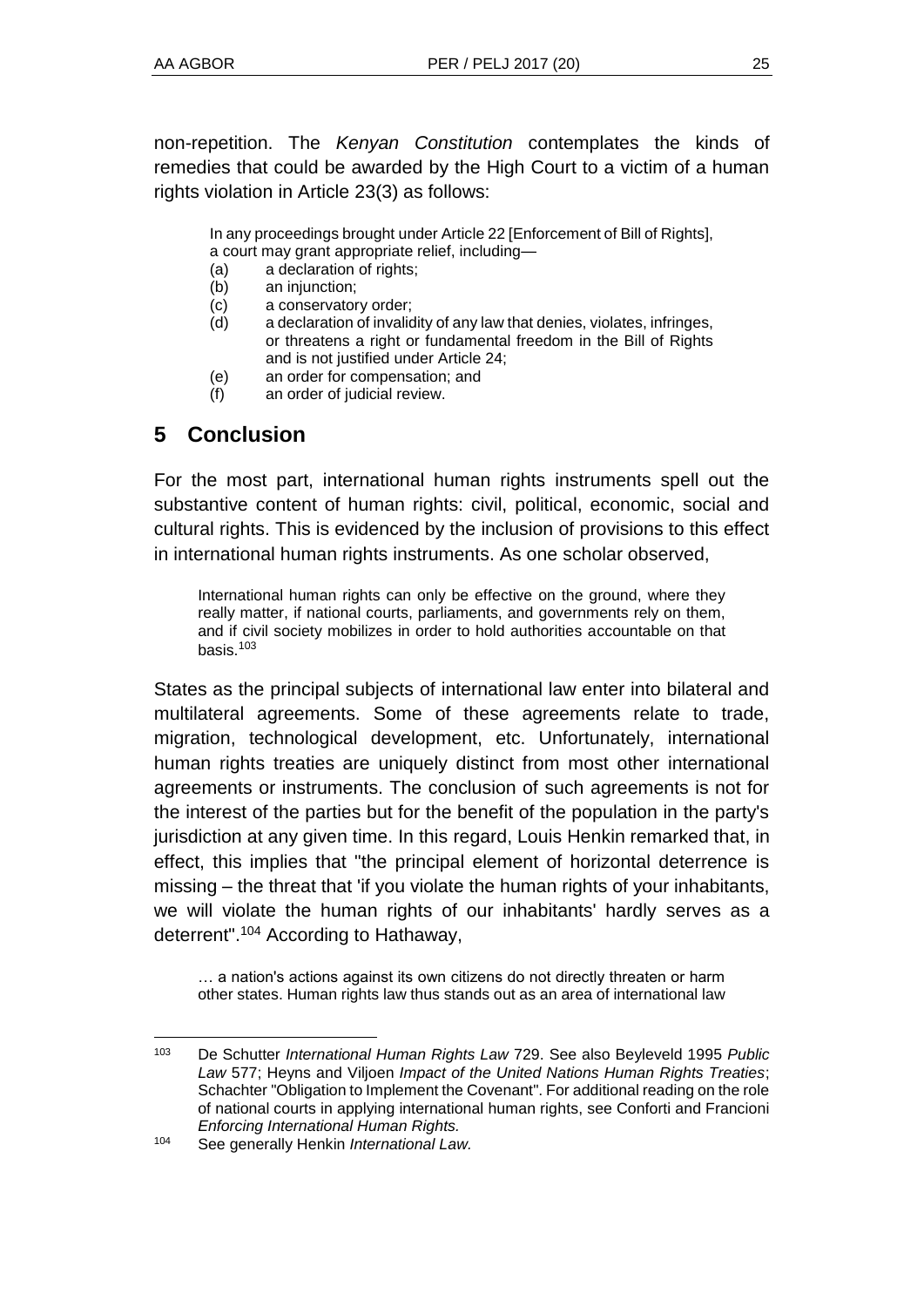in which countries have little incentive to police non-compliance with treaties or norms.<sup>105</sup>

This troubling reality of the nature and dynamics of international politics is further worsened by the fact the principle of sovereignty of a state bars any foreign entity from interfering with the internal affairs of another state. Consequently, as Hathaway believes, the ratification of an international human rights treaty simply serves as a symbolic or expressive gesture. It merely sends a message to the global community at large that the ratifying state wishes to be seen as a worthy and trusted partner with regards to addressing the issues contained in such an instrument. The ratification by a state of an international human rights treaty does not make a significant positive difference in the lives of the people over which it has jurisdiction. If this holds true, then the domestication of international human rights instruments may be seen as worthier effort by a State to give effect to these instruments, and could also ensure compliance through national institutions.

With the inclusion of the right to an effective remedy for violations of human rights, States Parties are required to adopt numerous measures aimed at enhancing the respect, protection and promotion of human rights. As explained earlier, the nature of the obligations imposed upon States Parties, when viewed broadly, require that they must take steps to end practices and norms that facilitate in any way the commission of violations on the one hand, and designate and adopt measures aimed at fostering a culture of accountability. The adoption of measures without suppressing practices and norms that foster the commission of violations is counter-productive. Therefore, it is hoped that the Cameroonian legal system will be reformed to incorporate the two-dimensional obligation contained in international human rights instruments and described above in order to give effect to the right to an effective remedy as stipulated therein. Legislative reforms that meet the requirements discussed above constitute just one dimension. The suppression of norms and practices that constitute or facilitate the commission of human rights violations should be complemented by legislative reforms aimed not only at giving effect to the right to an effective remedy but also at developing a culture of norms and practices that would bolster respect for human rights.

<sup>105</sup> Hathaway 2002 *Yale LJ* 1938.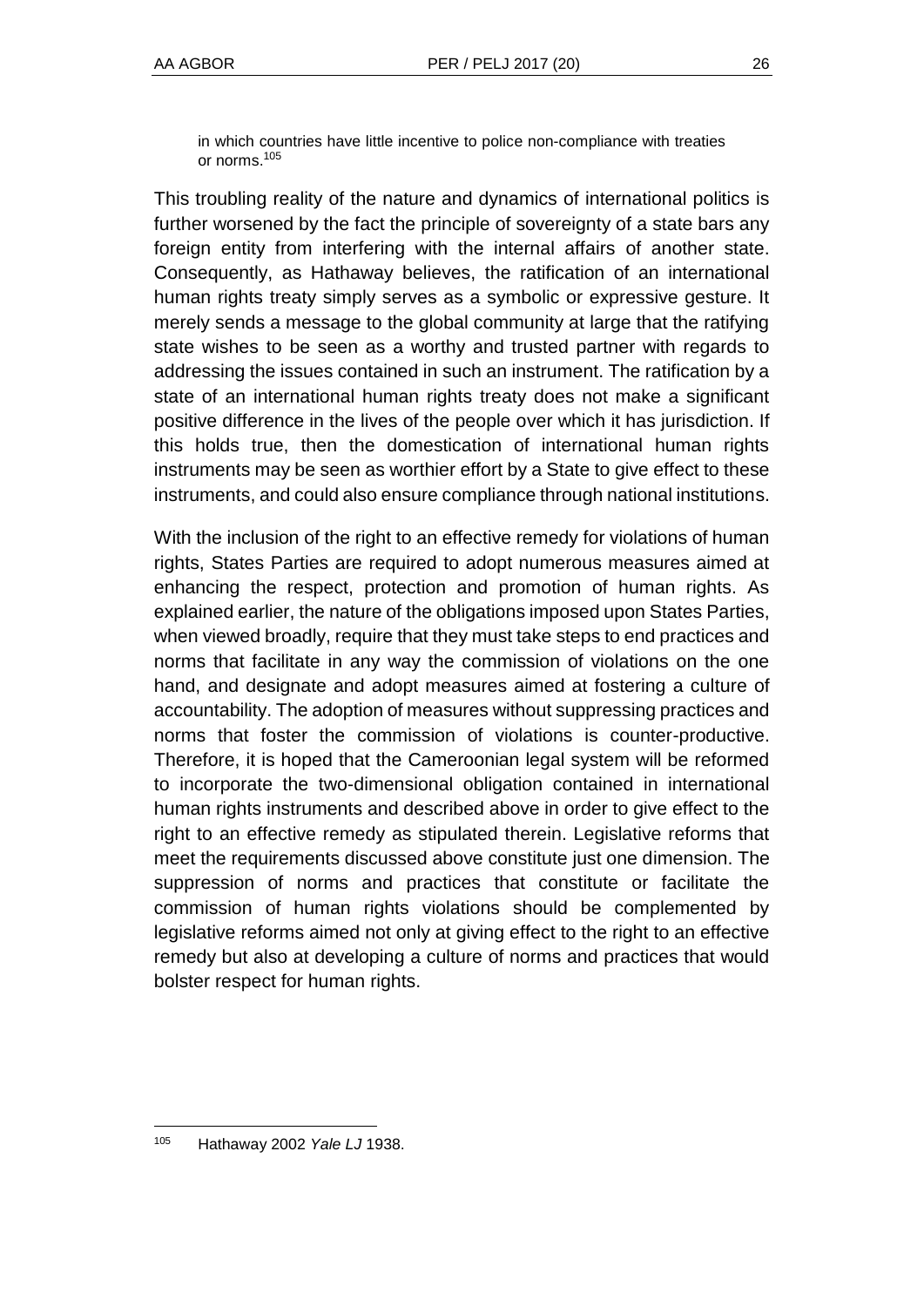## **Bibliography**

#### **Literature**

Beyleveld 1995 *Public Law* Beyleveld D "Convention on Human Rights" 1995 *Public* Law 577-598

Comforti and Francioni *Enforcing International Human Rights* Conforti B and Francioni F (eds) *Enforcing International Human Rights in Domestic Courts* (Boston Martinus Nijhoff 1997)

Currie *Promotion of Administrative Justice Act* Currie I The Promotion of Administrative Justice Act: A Commentary 2<sup>nd</sup> ed (Siber Ink Cape Town 2007)

De Schutter *International Human Rights Law* De Schutter O *International Human Rights Law* (Cambridge University Press Boston 2010)

Hathaway 2002 *Yale LJ* Hathaway O "Do Human Rights Treaties Make a Difference?" 2002 *Yale LJ* 1935-2042

Henkin *International Law* Henkin L *International Law: Politics, Values and Functions* (Martinus Nihoff The Hague 1989)

Heyns and Viljoen *Impact of the United Nations Human Rights Treaties* Heyns C and Viljoen F *The Impact of the United Nations Human Rights Treaties on the Domestic Level* (Kluwer Law International The Hague 2002)

#### Higgins "Role of Domestic Courts"

Higgins R "The Role of Domestic Courts in the Enforcement of International Human Rights: The United Kingdom" in Conforti B and Francioni F (eds) *Enforcing International Human Rights in Domestic Courts* (Boston Martinus Nijhoff 1997) 37-58

Hoexter *Administrative Law* Hoexter C Administrative Law in South Africa 2<sup>nd</sup> ed (Juta Cape Town 2012)

Schachter "Obligation to Implement the Covenant"

Schachter O "The Obligation to Implement the Covenant in Domestic Law" in Henkin L (ed) *The International Bill of Rights: The Covenant on Civil and Political Rights* (Columbia University Press Columbia 1981) 311-331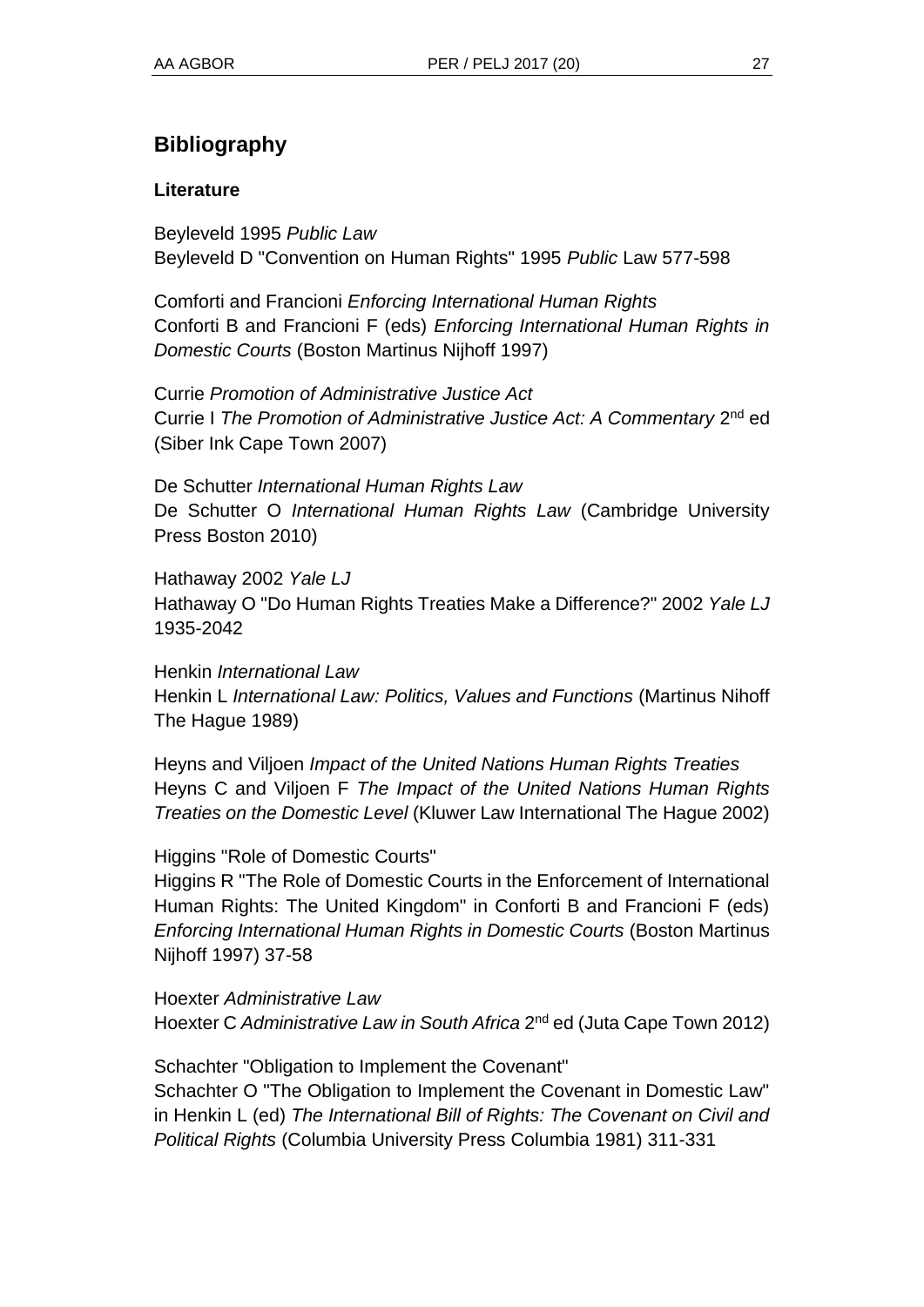Shelton *Remedies in International Human Rights Law* Shelton DL *Remedies in International Human Rights Law* 2<sup>nd</sup> ed (Oxford University Press Oxford 2005)

Zegveld 2003 *IRRC* Zegveld L "Remedies for Victims of Violations of International Humanitarian Law" 2003 *IRRC* 497-526

## **Case law**

*Gouriet v Union of Post Office Workers* [1978] AC 435

*Mayagna (Sumo) Awas Tingni Community v Nicaragua* Judgment, August 31, 2001 Inter-Am Ct HR, (Se. C) No 79 (2001)

*The People v Nya Henry* (2005) AFHRL 101 (CaFI 2001)

## **Legislation**

*Constitution of Cameroon*, 1996

*Constitution of Ghana,* 1992

*Constitution of Kenya,* 2010

*Constitution of Tanzania,* 2010

*Constitution of the Republic of South Africa*, 1996

*Promotion of Access to Information Act* 2 of 2000

*Promotion of Administrative Justice Act* 3 of 2000

## **International instruments**

*African Charter on Human and Peoples' Rights* (1981)

*Convention against Torture and other Cruel, Inhuman or Degrading Treatment or Punishment* (1984)

*Convention on the Rights of the Child* (1989)

*European Convention for the Protection of Human Rights and Fundamental Freedoms* (1950)

*Inter-American Convention on Human Rights* (1969)